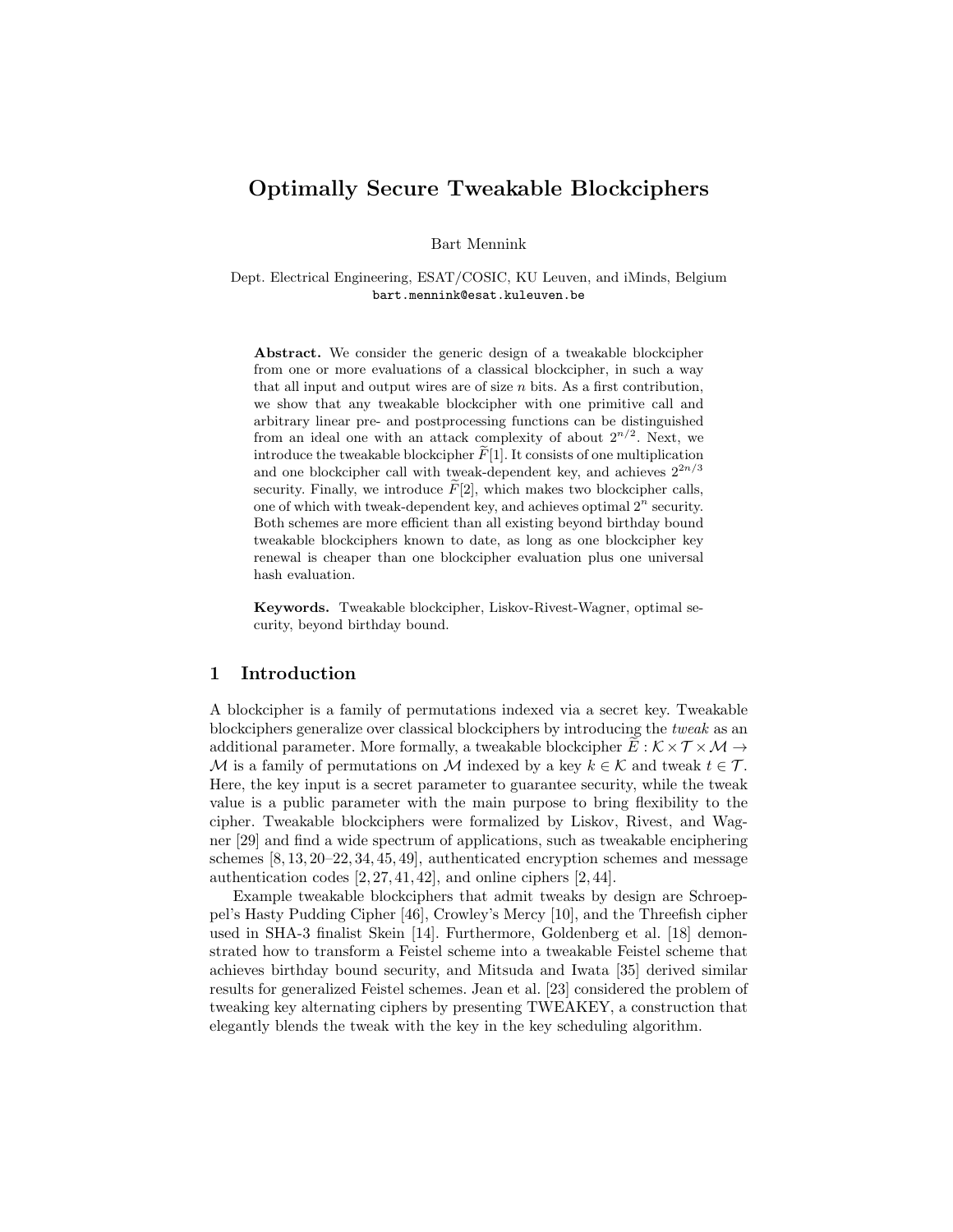A more generic approach is to design a tweakable blockcipher from an ordinary blockcipher (and possibly other cryptographic primitives) in a black-box way. Two such constructions were introduced in Liskov et al.'s original paper. The first construction LRW1 makes two evaluations of an underlying blockcipher  $E$ , while the other construction LRW2 is based on a blockcipher  $E$  and a universal hash function family  $H$ :

$$
LRW1(k, t, m) = E(k, E(k, m) \oplus t), \qquad (1)
$$

$$
LRW2([k,h],t,m) = E(k,m \oplus h(t)) \oplus h(t), \qquad (2)
$$

where  $h \in H$ . These constructions achieve security up to the birthday bound. Related to LRW2 is the XEX construction by Rogaway [41], and extensions of it by Chakraborty and Sarkar [7] and Minematsu [32], which effectively reduces the keyspace to n bits.

Landecker, Shrimpton, and Terashima [27] considered the cascade of two LRW2's:

$$
LRW2[2]([k_1, k_2, h_1, h_2], t, m) = LRW2([k_2, h_2], t, LRW2([k_1, h_1], t, m)), \quad (3)
$$

and proved it secure up to about  $2^{2n/3}$  queries.<sup>1</sup> Lampe and Seurin [26] generalized this approach and considered a cascade of  $\rho \geq 1$  evaluations:

$$
LRW2[\rho]([k, h], t, m) = LRW2([k_\rho, h_\rho], t, \cdots LRW2([k_1, h_1], t, m) \cdots), \qquad (4)
$$

where  $\mathbf{k} = (k_1, \ldots, k_\rho)$  are blockcipher keys and  $\mathbf{h} = (h_1, \ldots, h_\rho)$  instantiations of H. Lampe and Seurin proved that for even  $\rho$ , this construction is secure up to approximately  $2^{pn/(\rho+2)}$  queries. Note that this bound only improves over the one of Landecker et al. for  $\rho \geq 4$ . Lampe and Seurin conjectured that their bound could be improved to  $2^{pn/(\rho+1)}$ . This term approaches the optimal  $2^n$  for increasing  $\rho$ , but also the number of primitive calls and the key size increases linearly in  $\rho$ .

#### Tweak-Dependent Keys

Liskov et al. [29] suggested that a change in the tweak should be cheaper than a change in the key. As pointed out by Jean et al. [23], this may seem somewhat counter-intuitive because the adversary has full control over the tweak while it has only limited to no control over the key. They suggest that, in practice, the two inputs should be treated comparably. Additionally, the theoretical quest to derive an (almost) optimally secure tweakable blockcipher complying with this condition lead to an unrestrained increase of primitive calls and of the number of keys.

For example, the tweakable blockcipher  $E(k, t, m) = E(k \oplus t, m)$  is secure up to about  $2^{n/2}$  evaluations (in the single-key setting,<sup>2</sup> and if the underlying

<sup>1</sup> Procter [39] pointed out a flaw in the original proof and suggested a fix. See also the ePrint version of [27].

<sup>&</sup>lt;sup>2</sup> In the related-key model we have  $\widetilde{E}(k, t, m) = \widetilde{E}(k \oplus \delta, t \oplus \delta, m)$  for any  $(k, t, m)$  and any  $\delta$  [23].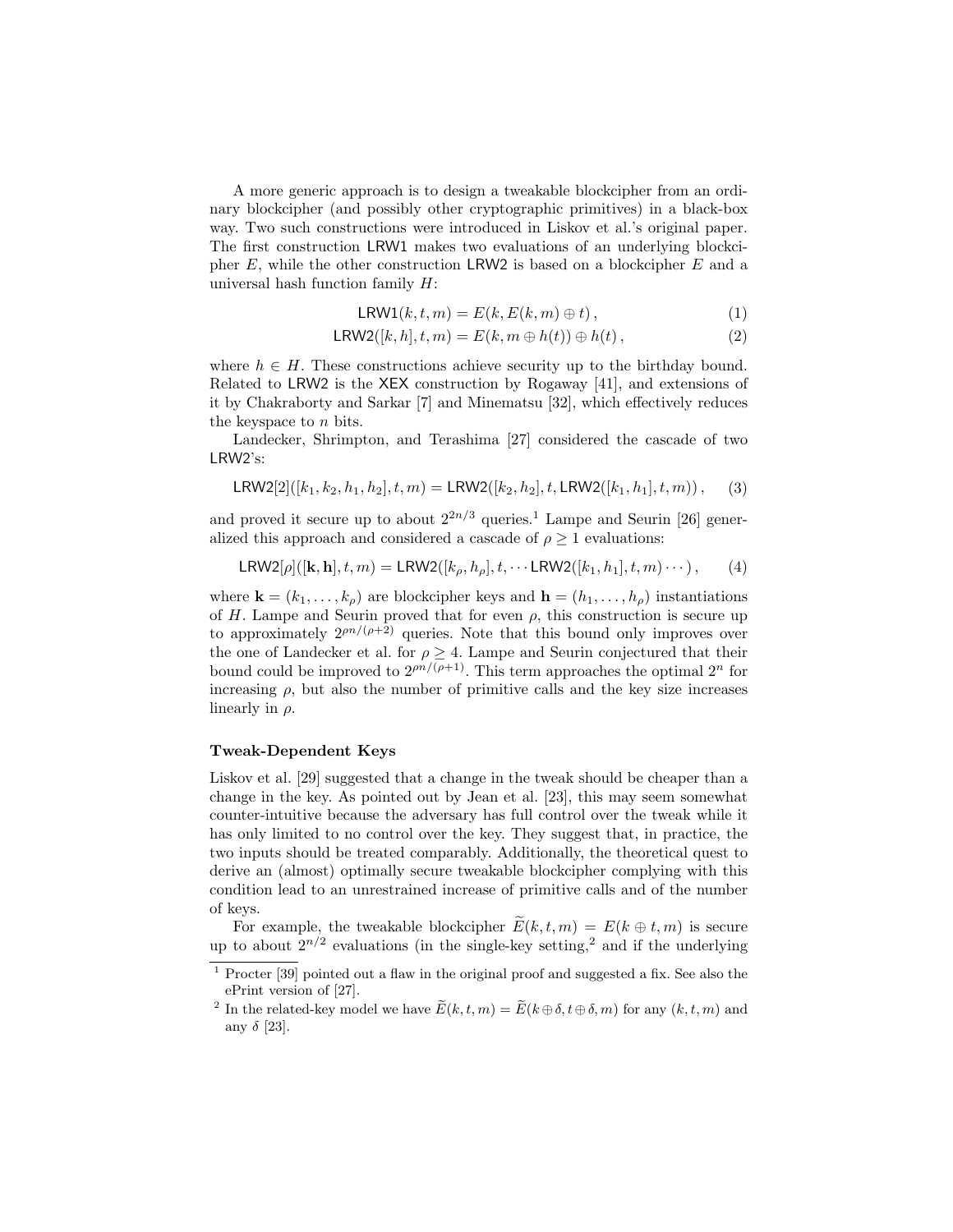cipher is sufficiently secure), and thus achieves the same level of security as, for instance, LRW1. If we assume that the underlying cipher  $E$  consists of a key scheduling part and a message encryption part (such separation is easily made for key alternating ciphers), each evaluation of  $\tilde{E}$  requires one key scheduling and one message encryption, while each evaluation of LRW1 requires two message encryptions (the key scheduling can be pre-computed). This means that  $E$  is more efficient than LRW1 if the key scheduling part of  $E$  is cheaper than its message encryption part.

Minematsu [33] presented a construction of a tweakable blockcipher with tweak-dependent key that achieves beyond birthday bound security. In more detail, he proved that

$$
\text{Min}(k, t, m) = E(E(k, t \| 0^{n-|t|}), m)
$$
\n(5)

is secure up to  $\max\{2^{n/2}, 2^{n-|t|}\}\$  where |t| denotes the fixed tweak length. Unfortunately, this construction only achieves beyond birthday bound security as long as the tweak is shorter than  $n/2$  bits and it can impossibly achieve optimal  $2^n$  security (unless  $|t| = 0$ ). Beyond Minematsu's scheme, no other tweakable blockciphers in this direction are known.<sup>3</sup>

# Our Contributions

We investigate the following elementary question. Can we design an optimally secure tweakable blockcipher  $E$  with n-bit in- and outputs using only a blockcipher E with n-bit in- and outputs?

We approach this question generically, focusing on the way  $\overline{E}$  is designed from E, which means that the preprocessing functions that prepare the inputs to the underlying blockcipher may be technically any function as long as the tweakable blockcipher itself is invertible. This also means that the preprocessing functions may utilize another cryptographic primitive (for LRW2 the tweak and message are preprocessed as  $(t, m) \mapsto m \oplus h(t)$  for some universal hash function  $h \in H$ ). We will not rely on the potential cryptographic strength of the preprocessing functions: we only make a security assumption on  $E$  and assume the mixing functions are efficiently computable.

Formally, security is defined as the information-theoretic indistinguishability of  $(E, E)$  from  $(\widetilde{\pi}, E)$ , with  $\widetilde{\pi}$  an ideal tweakable cipher, E an ideal cipher, and where the distinguisher has forward and inverse query access to both of its oracles. We remark that the same security model is, for instance, oft-employed in the area of key-length extenders  $[1, 4, 12, 16, 17, 28]$ .

Generic Design. We start with presenting a generic description of a tweakable blockcipher design  $E[\rho]$  for  $\rho \geq 1$ . It consists of  $\rho$  calls to a classical blockcipher E interlaced with arbitrary mixing functions to generate the inputs to primitive

 $3$  We exclude schemes that use a blockcipher E with a larger key space, such as the tweakable blockcipher  $\widetilde{E}(k, t, m) = E(k||t, m)$  for a blockcipher E with 2n-bit key.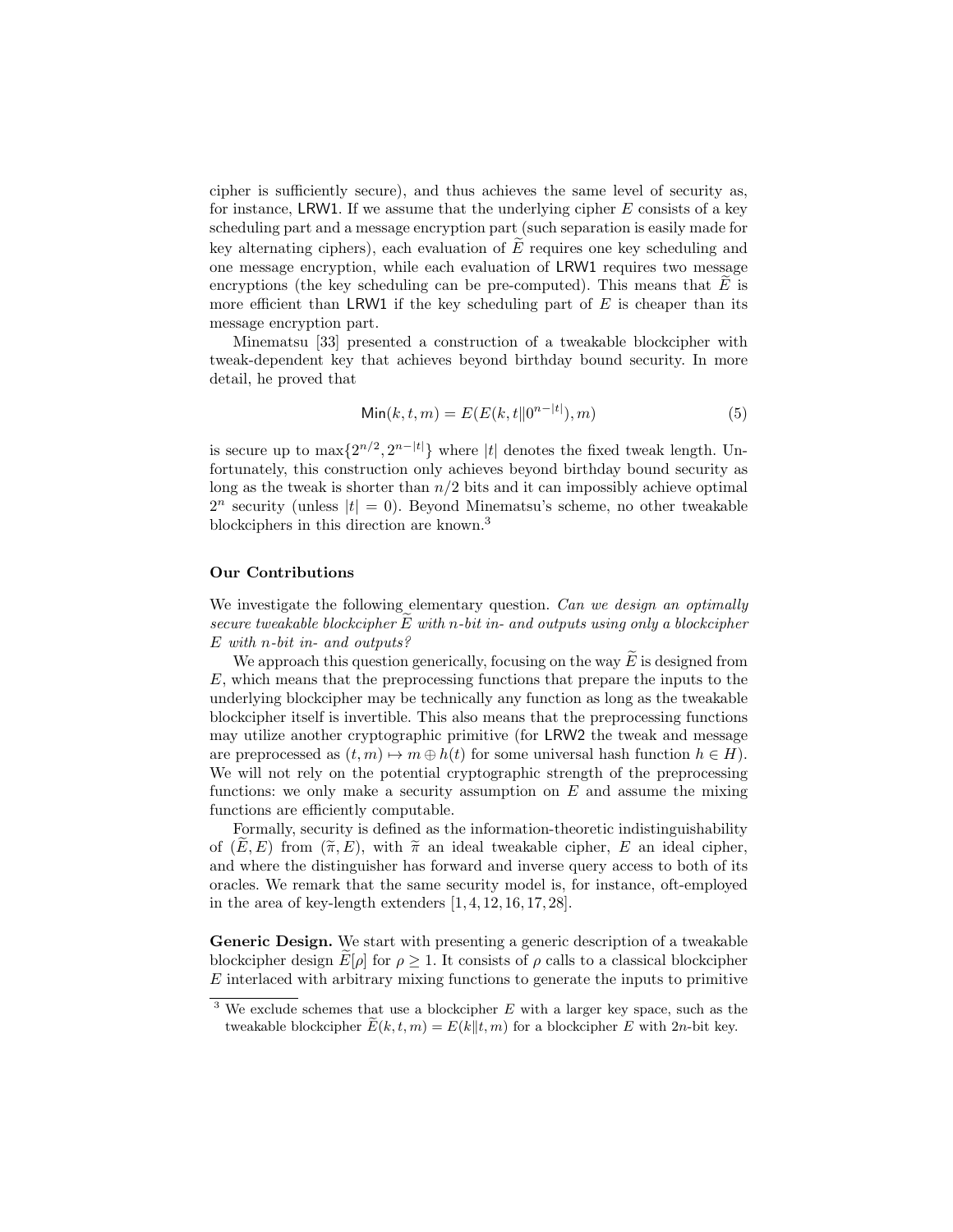

Fig. 1: Tweakable blockcipher  $\widetilde{F}[1]$ 

Fig. 2: Tweakable blockcipher  $\tilde{F}[2]$ 

calls and to generate the final output of the tweakable cipher. To assure invertibility of  $E[\rho]$ , we pose a validity condition on the mixing functions, and only consider mixing functions that comply with this condition. Next, we consider various instances of  $E[\rho]$ .

One Blockcipher Call with Linear Mixing. We first focus on the case  $\rho = 1$ , with the mixing functions being linear mappings over the finite field  $GF(2<sup>n</sup>)$ , and formally prove that any tweakable blockcipher of this form can be broken in a total complexity of about  $2^{n/2}$ . The attack covers for instance the tweakable cipher  $E(k \oplus t, m)$  discussed before.

One Blockcipher Call with Polynomial Mixing. Next, we allow for mixing functions that involve multiplications, and introduce the tweakable blockcipher  $\widetilde{F}[1]: \{0,1\}^n \times \{0,1\}^n \times \{0,1\}^n \to \{0,1\}^n$  (see also Fig. 1):

$$
F[1](k, t, m) = E(k \oplus t, m \oplus z) \oplus z, \text{ where } z = k \otimes t.
$$

We prove that  $\widetilde{F}[1]$  is indistinguishable from an ideal tweakable cipher as long as the distinguisher's complexity is at most  $2^{2n/3}$ . The proof is based on Patarin's H-coefficient technique [38] which has found recent adoption in, among others, generic blockcipher design [9, 12] and MAC security [36]. It additionally uses the finite field equivalent of Szemerédi-Trotter theorem  $[47]$ , a result that was also used by Jetchev et al. [24] in the context of blockcipher based hashing. Informally, this theorem states that if  $L$  is a set of lines in a finite field and P a set of two-dimensional points, the number of point-line incidences is at most min $\{|L|^{1/2}|P|+|L|, |L||P|^{1/2}+|P|\}$ . This theorem is applied by viewing construction queries as lines and primitive queries as points.

Two Blockcipher Calls with Linear Mixing. Thirdly, we consider the case  $\rho = 2$  and linear mixing functions, and introduce  $\tilde{F}[2] : \{0,1\}^n \times \{0,1\}^n \times$  ${0,1}^n \to {0,1}^n$  (see also Fig. 2):

$$
F[2](k, t, m) = E(k \oplus t, m \oplus z) \oplus z, \text{ where } z = E(k, t).
$$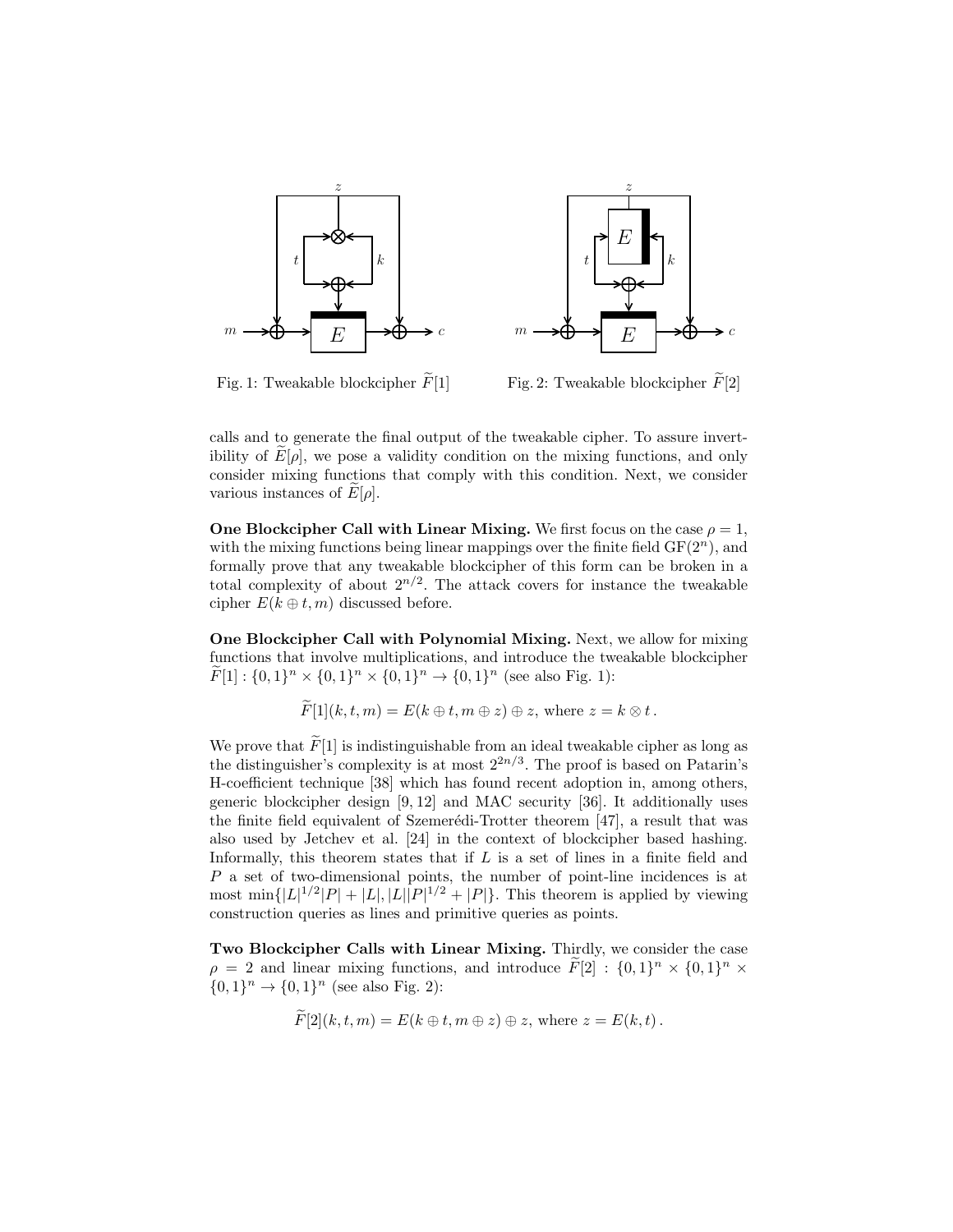Table 1: Comparison of  $\widetilde{F}[1]$  and  $\widetilde{F}[2]$  with existing tweakable blockciphers. Universal hashes in  $LRW2[\rho]$  are instantiated as multiplications in the finite field of  $2^n$  elements (see also Sect. 2). Cost is divided into plain E-calls, multiplications or universal hashes  $\otimes/h$ , and the number of E-calls with tweak-dependent key "tdk". For Min, |t| denotes the fixed size of the tweak. The security bounds on  $\widetilde{F}[1]$  and  $\widetilde{F}[2]$  are derived in the information-theoretic model.

| scheme             | security             | key              | cost           |                |          | reference |
|--------------------|----------------------|------------------|----------------|----------------|----------|-----------|
|                    | $(log_2)$            | length           | E              | $\otimes/h$    | tdk      |           |
| LRW1               | n/2                  | $\boldsymbol{n}$ | $\overline{2}$ | $\theta$       | $\theta$ | [29]      |
| LRW <sub>2</sub>   | n/2                  | 2n               | 1              |                | $\theta$ | [29]      |
| <b>XEX</b>         | n/2                  | $\boldsymbol{n}$ | $\overline{2}$ | $\Omega$       | $\Omega$ | [41]      |
| LRW2[2]            | 2n/3                 | 4n               | $\overline{2}$ | $\overline{2}$ | $\theta$ | $[27]$    |
| LRW2[ $\rho$ ]     | $\rho n/(\rho+2)$    | $2\rho n$        | $\rho$         | $\rho$         | $\theta$ | [26]      |
| Min                | $\max\{n/2, n- t \}$ | $\boldsymbol{n}$ | $\overline{2}$ | $\theta$       |          | [33]      |
| $\widetilde{F}[1]$ | 2n/3                 | $\boldsymbol{n}$ |                |                |          | Sect. 4.2 |
| $\widetilde{F}[2]$ | $\boldsymbol{n}$     | $\boldsymbol{n}$ | $\overline{2}$ | $\theta$       |          | Sect. 5   |

It differs from  $\widetilde{F}[1]$  in that the tweak processing  $z = k \otimes t$  is replaced by  $E(k, t)$ . We remark that PCLMULQDQ and AES are comparably efficient on the latest Intel Haswell processors [19]. Using slightly more involved techniques than for  $F[1]$ , we prove that  $F[2]$  is an optimally secure tweakable cipher up to about  $2^n$ queries.

# Comparison

A comparison of  $\widetilde{F}[1]$  and  $\widetilde{F}[2]$  with the state of the art is given in Table 1. It shows that  $\tilde{F}[1]$  and  $\tilde{F}[2]$  compare favorably. For instance, both  $\tilde{F}[1]$  and LRW2[2] achieve  $2n/3$ -bit security, but the latter uses 2 blockcipher calls and 2 universal hash function calls. This means that  $\tilde{F}[1]$  is more efficient if one key renewal is cheaper than one blockcipher evaluation plus one universal hash evaluation. It additionally uses a key that is four times as small. Similarly,  $F[2]$ achieves optimal security using 2 cipher calls and 1 key renewal. The same bound is asymptotically achieved by LRW2[ $\rho$ ] for  $\rho \to \infty$ , but this one requires  $\rho$  cipher calls and  $\rho$  universal hash calls, and has a key of size  $2\rho n$ .

On the other hand,  $\tilde{F}[1]$  and  $\tilde{F}[2]$  are proven in the information-theoretic model while the other schemes are analyzed in the complexity-theoretic model. Both schemes require a blockcipher that offers resistance against distinguishers that may freely choose the tweak that transforms the key input k under XOR. Fortunately, no related-key attacks of this form on the widely used blockciphers such as AES are known: Biryukov et al. [5, 6] derived a related-key attack on full AES-192 and AES-256, but using a more complicated and contrived key relation (see also Daemen and Rijmen [11]). We note that the proofs for  $F[1]$ and  $\widetilde{F}[2]$  can straightforwardly be transformed to the complexity-theoretic model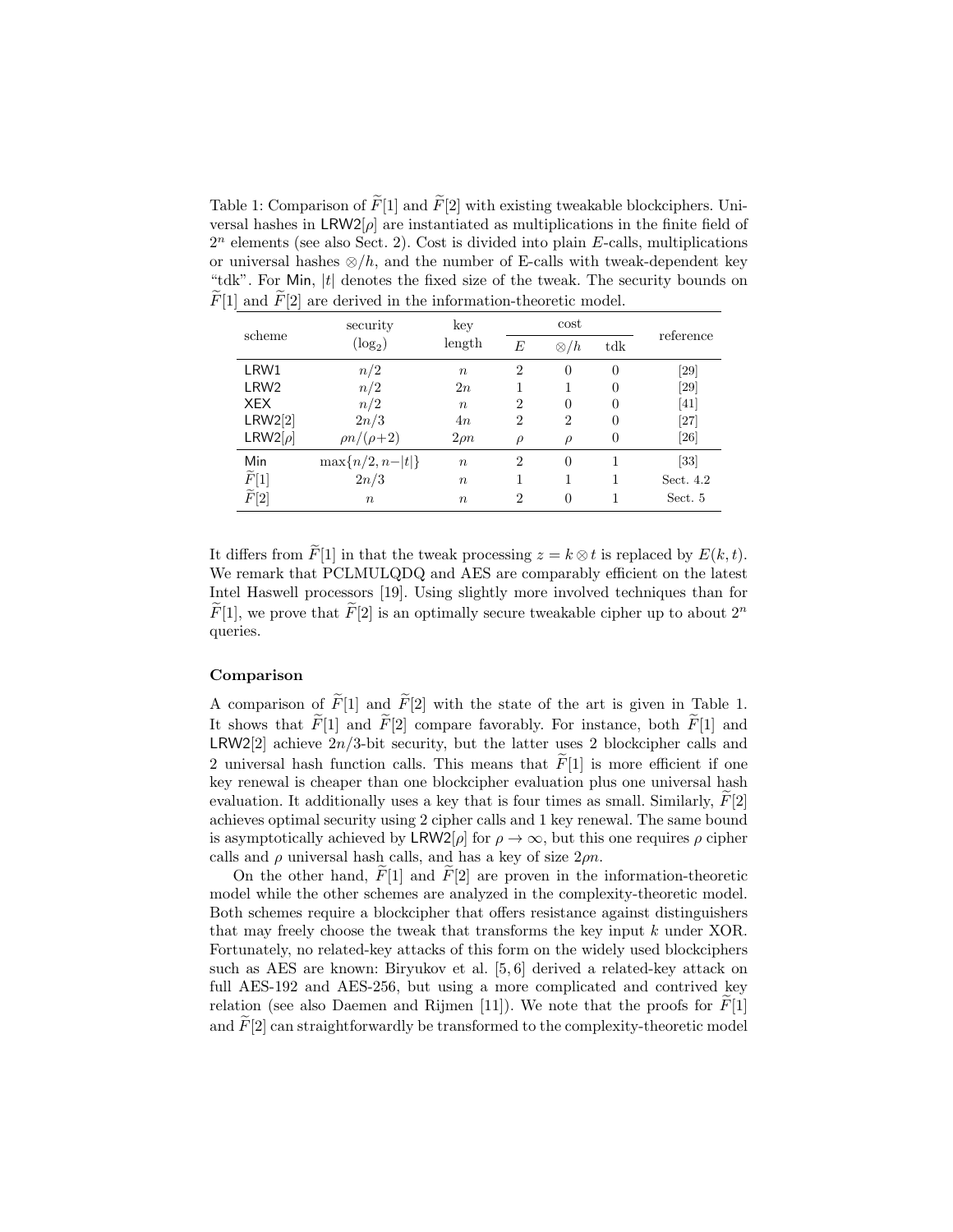as long as the underlying blockcipher is related-key secure under XOR in the formalization of Bellare and Kohno [3]. This requires a hybrid proof, where the first step consists of replacing the underlying blockcipher  $E$  by an ideal primitive (at the cost of the related-key security of  $E$ ). This step is, however, relatively loose, which can be seen from the fact that the ideal cipher achieves tight  $2^{n/2}$ related-key security under XOR while it yields  $2^{2n/3}$  and  $2^n$  security for  $\widetilde{F}[1]$ and  $F[2]$  in the information-theoretic model.

### Outline

We present the security model in Sect. 2. Our generic tweakable blockcipher design  $E[\rho]$  is given in Sect. 3. In Sect. 4, we consider  $\rho = 1$ : the impossibility result for linear mixing is given in Sect. 4.1 and our construction  $F[1]$  using polynomial mixing is introduced in Sect. 4.2. Then, in Sect. 5, we consider  $\rho = 2$ and present  $F[2]$  based on linear mixing functions. The work is concluded in Sect. 6.

# 2 Model

By  $\{0,1\}^n$  we denote the set of bit strings of length n. Let  $GF(2^n)$  be the field of order  $2^n$ . We identify bit strings from  $\{0,1\}^n$  and finite field elements in GF(2<sup>n</sup>). This is done by representing a string  $a = a_{n-1}a_{n-2}\cdots a_1a_0 \in \{0,1\}^n$ as polynomial  $a(x) = a_{n-1}x^{n-1} + a_{n-2}x^{n-2} + \cdots + a_1x + a_0 \in GF(2^n)$  and vice versa. There is additionally a one-to-one correspondence between  $[0, 2<sup>n</sup> - 1]$  and  $\{0,1\}^n$ , by considering  $a(2) \in [0, 2^n - 1]$ . For  $a, b \in \{0,1\}^n$ , we define addition  $a \oplus b$  as addition of the polynomials  $a(x) + b(x) \in GF(2^n)$ . Multiplication  $a \otimes b$  is defined with respect to the irreducible polynomial  $f(\mathbf{x})$  used to represent  $\mathrm{GF}(2^n)$ :  $a(\mathbf{x}) \cdot b(\mathbf{x}) \bmod f(\mathbf{x}).$ 

If A is some set,  $a \stackrel{\$}{\leftarrow} A$  denotes the uniformly random drawing of a from A. The size of  $A$  is denoted by  $|A|$ .

### Distinguishers and Advantages

Throughout this work, a distinguisher  $\mathcal D$  is a computationally unbounded probabilistic algorithm. It is given query access to one or more oracles  $\mathcal{O}$ , which means that it can make a certain amount of queries to  $\mathcal O$  adaptively. After this communication with  $\mathcal{O}$ , the distinguisher outputs a 0 or a 1. For two different oracles  $\mathcal O$  and  $\mathcal P$ , we define the advantage of  $\mathcal D$  in distinguishing both worlds by

$$
\mathbf{Adv}(\mathcal{D}) = |\mathbf{Pr}\left[\mathcal{D}^{\mathcal{O}} = 1\right] - \mathbf{Pr}\left[\mathcal{D}^{\mathcal{P}} = 1\right]|.
$$
 (6)

We use the H-coefficient technique by Patarin [38] and Chen and Steinberger [9]. Consider a fixed deterministic distinguisher trying to distinguish two oracles  $\mathcal O$  and  $\mathcal P$ , where its advantage function is denoted  $\mathbf{Adv}(\mathcal D)$  as in (6). Denote by X (resp. Y) the probability distribution of views when interacting with  $\mathcal O$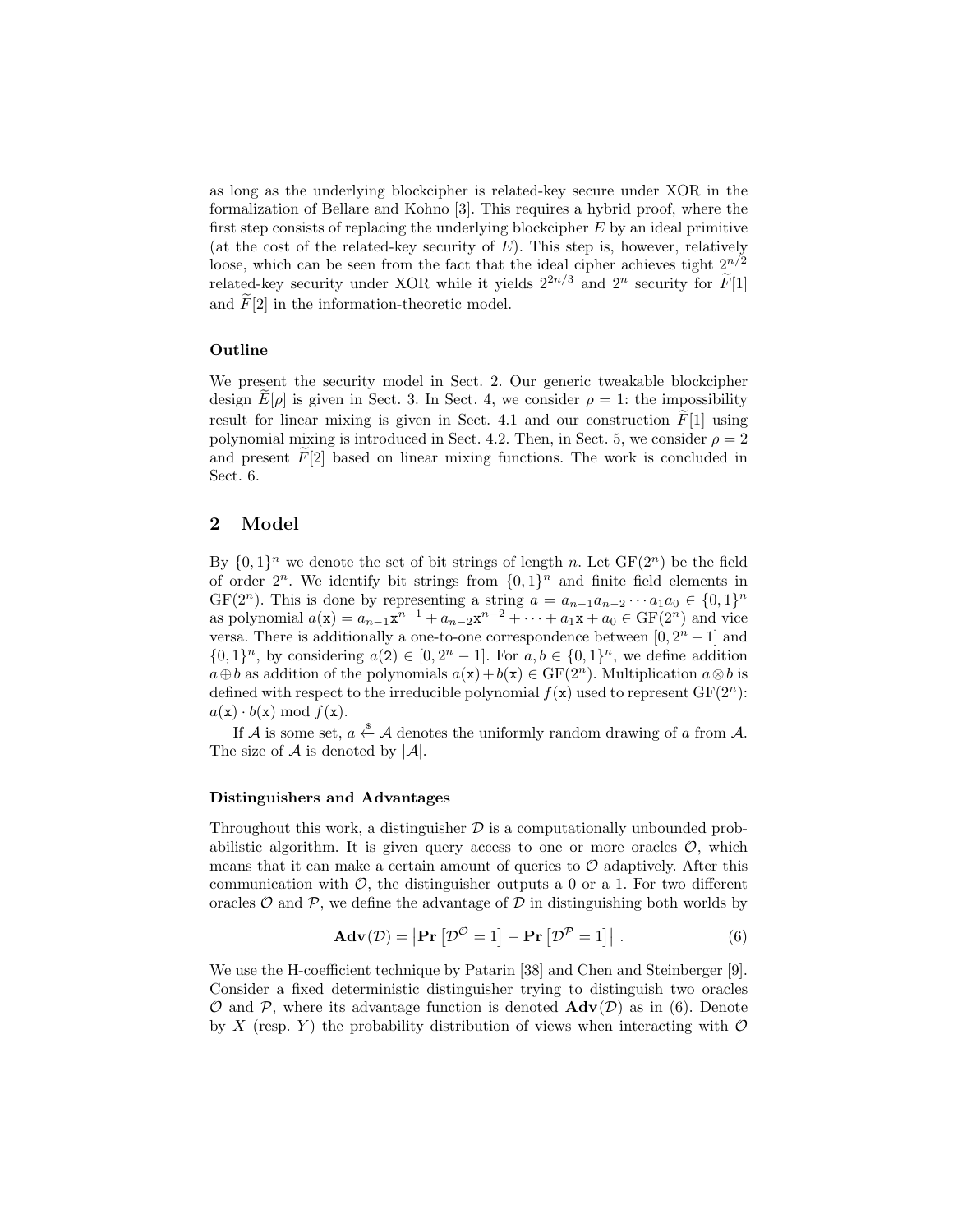(resp. P). Let v be a view, i.e., a list of query-response tuples  $\mathcal D$  may observe while interacting with  $\mathcal O$  or  $\mathcal P$ . This view is called "attainable" if an interaction with P could render this view, or formally if  $Pr[Y = v] > 0$ . We denote by V the set of attainable views.

**Lemma 1 (Patarin's Technique).** Let  $D$  be a deterministic distinguisher. Consider a partition  $V = V_{\text{good}} \cup V_{\text{bad}}$  of the set of attainable views. Let  $0 \leq \varepsilon \leq 1$ be such that for all  $v \in V_{\text{good}}$ ,

$$
\frac{\Pr\left[X=v\right]}{\Pr\left[Y=v\right]} \ge 1 - \varepsilon. \tag{7}
$$

Then, the distinguishing advantage satisfies  $\mathbf{Adv}(\mathcal{D}) \leq \varepsilon + \mathbf{Pr}[Y \in \mathcal{V}_{bad}].$ 

A proof of this lemma is given in [9]. The idea of the technique is that only few views are significantly more likely to appear in  $P$  than in  $O$ . In other words, the ratio (7) is close to 1 for all but a few views: the "bad" views. The definition of "bad" views is sometimes a delicate process, rendering a tradeoff between  $\varepsilon$ and  $\Pr[Y \in \mathcal{V}_{bad}]$ . Indeed, a too loose definition of bad views results in a larger second term, while a too tight one renders a larger  $\varepsilon$ .

#### Blockciphers and Tweakable Blockciphers

A blockcipher  $E : \mathcal{K} \times \mathcal{M} \to \mathcal{M}$  is a mapping such that for every key  $k \in \mathcal{K}$ ,  $E_k(\cdot) = E(k, \cdot)$  is a permutation on M. We denote its inverse for fixed k by  $E_k^{-1}(\cdot)$ . We denote by  $BC(K, \mathcal{M})$  the set of all such blockciphers.

A tweakable blockcipher  $\tilde{E}: \mathcal{K} \times \mathcal{T} \times \mathcal{M} \rightarrow \mathcal{M}$  is a mapping such that for every  $k \in \mathcal{K}$  and every tweak  $t \in \mathcal{T}$ , the function  $E_k(t, \cdot) = E(k, t, \cdot)$  is a permutation on M. Like before, its inverse is denoted by  $\widetilde{E}_k^{-1}(\cdot,\cdot)$ . Let  $\widetilde{P}(\mathcal{T},\mathcal{M})$ be the set of all functions  $\widetilde{\pi}: \mathcal{T} \times \mathcal{M} \to \mathcal{M}$  such that for all  $t \in \mathcal{T}$ ,  $\widetilde{\pi}(t, \cdot)$  is a permutation on M.

Security of tweakable blockciphers considers a distinguisher  $D$  that has query access to a tweakable blockcipher  $E_k$  for  $k \stackrel{\$}{\leftarrow} \mathcal{K}$  or an ideal tweakable permutation  $\tilde{\pi} \stackrel{\text{d}}{\leftarrow} \tilde{P}(\mathcal{T}, \mathcal{M})$ , and tries to distinguish both worlds. It is typically bounded<br>to have limited resources, such as a queries and  $\tau$  time. In this work, we focus to have limited resources, such as q queries and  $\tau$  time. In this work, we focus on modular designs for tweakable blockciphers, where  $E$  uses a blockcipher  $E$ as underlying primitive. If we denote by  $\tau_E$  the time needed for one evaluation of E, the distinguisher can evaluate this underlying cipher at most  $r := \tau/\tau_E$ times. We consider  $E$  to be perfectly secure and give  $D$  query access to  $E$ . More formally, we define the strong tweakable-PRP security of  $E$  based on  $E$  as

$$
\mathbf{Adv}_{\widetilde{E}}^{\widetilde{\text{sprp}}}(\mathcal{D}) = \left| \mathbf{Pr}\left[ \mathcal{D}^{\widetilde{E}_{k}^{\pm},E^{\pm}} = 1 \right] - \mathbf{Pr}\left[ \mathcal{D}^{\widetilde{\pi}^{\pm},E^{\pm}} = 1 \right] \right|,
$$

where the probabilities are taken over the random choices of  $k \stackrel{*}{\leftarrow} \mathcal{K}, E \stackrel{*}{\leftarrow}$  $BC(K, \mathcal{M})$ , and  $\widetilde{\pi} \overset{\ast}{\leftarrow} \widetilde{P}(\mathcal{T}, \mathcal{M})$ , and the random coins of  $\mathcal{D}$ . Distinguisher  $\mathcal{D}$  is<br>bounded to make a sucries to its first (construction) excels and r sucries to its bounded to make  $q$  queries to its first (construction) oracle and  $r$  queries to its second (primitive) oracle.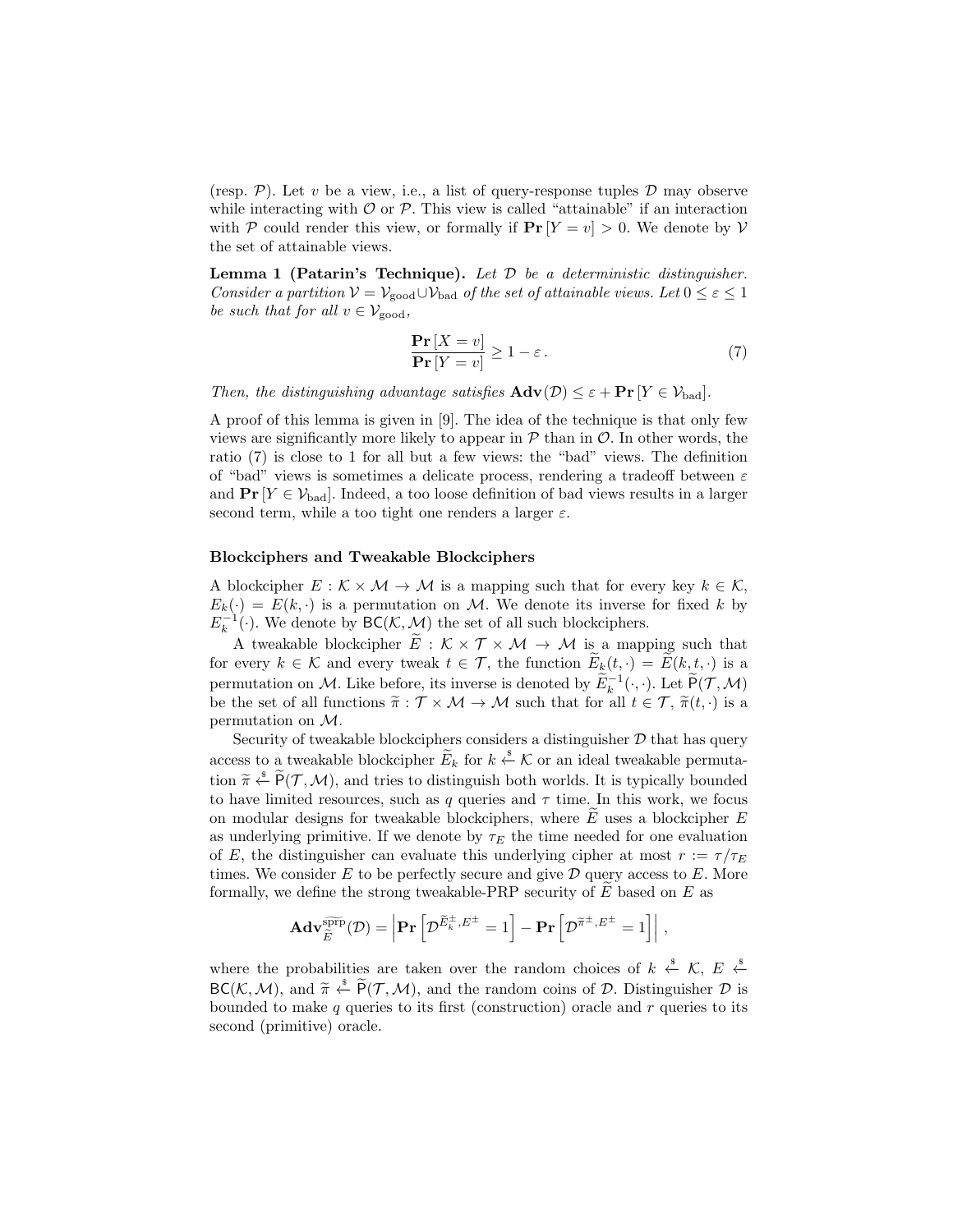

Fig. 3: Tweakable blockcipher  $\widetilde{E}[3]$  making three blockcipher evaluations

#### Universal Hash Functions

A hash function family  $H : \mathcal{K} \times \mathcal{X} \to \mathcal{Y}$  is called  $\varepsilon$ -almost 2-XOR-universal if for all distinct  $x, x' \in \mathcal{X}$  and  $y \in \mathcal{Y}$ ,  $\Pr\left[h \stackrel{\$}{\leftarrow} \mathcal{K} \ : \ H_h(x) \oplus H_h(x') = y\right] \leq \varepsilon$  [25,40]. A well-known universal hash function  $H: \{0,1\}^n \times \{0,1\}^n \rightarrow \{0,1\}^n$  with  $\varepsilon = 2^{-n}$  is defined by multiplication in  $GF(2^n)$ :  $H_h(x) = h \otimes x$ .

# 3 Generic Design

Here and throughout we consider  $\mathcal{K} = \mathcal{T} = \mathcal{M} = \{0, 1\}^n$  for some  $n \geq 1$ . Let  $E: \{0,1\}^n \times \{0,1\}^n \rightarrow \{0,1\}^n$  be a blockcipher. A generic tweakable blockcipher  $E[\rho]: \{0,1\}^n \times \{0,1\}^n \times \{0,1\}^n \to \{0,1\}^n$  based on  $\rho \ge 1$  calls to E can be represented by mappings  $A_i: \{0,1\}^{(i+2)n} \to \{0,1\}^n$  for  $i = 1,\ldots,\rho+1$  and  $B_i: \{0,1\}^{(i+1)n} \to \{0,1\}^n$  for  $i = 1, \ldots, \rho$  as follows:

**procedure** 
$$
E[\rho](k, t, m)
$$
  
\n**for**  $i = 1, ..., \rho$  **do**  
\n $x_i = A_i(k, t, y_1, ..., y_{i-1}, m)$   
\n $l_i = B_i(k, t, y_1, ..., y_{i-1})$   
\n $y_i = E(l_i, x_i)$   
\n**return**  $c = A_{\rho+1}(k, t, y_1, ..., y_{\rho}, m)$ 

The tweakable blockcipher  $E[3]$  making  $\rho = 3$  blockcipher calls is depicted in Fig. 3. The design resembles ideas of the permutation based hash function construction described by Rogaway and Steinberger [43] and the blockcipher based hash function construction described by Mennink [31]. However,  $E[\rho]$  is required to be invertible. In other words, on input of  $k, t, c, \widetilde{E}[\rho]^{-1}(k, t, c) = m$  should be computable, and we will pose a validity condition on  $A_i, B_i$  to guarantee this.

**Definition 1 (informal).** The mixing functions  $A_i$  for  $i = 1, \ldots, \rho + 1$  and  $B_i$ for  $i = 1, \ldots, \rho$  are valid if there is exactly one function  $A_{i^*}$  that processes m, such that the first  $i^* - 1$  rounds of  $\widetilde{E}[\rho]$  can be computed in forward direction without knowledge of m, the last  $\rho - (i^* - 1)$  rounds in inverse direction without knowledge of m, and  $A_{i^*}$  can be inverted to obtain m.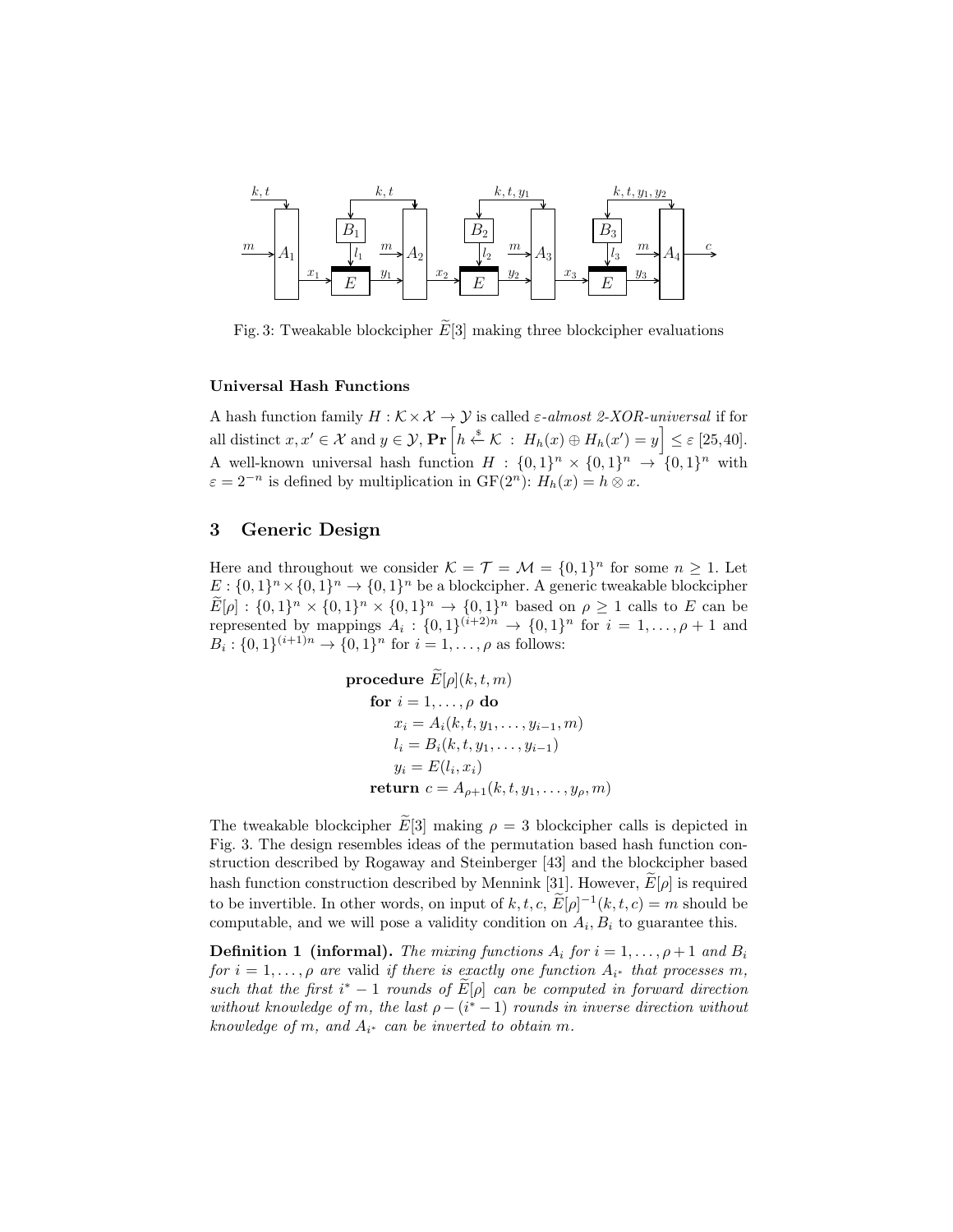Note that we already require that  $B_1, \ldots, B_\rho$  do not get m as input. A formal definition of valid mixing functions is given in App. A; this definition is more technical and not strictly needed for a better understanding of the attacks and proofs in this work.

Apart from the validity condition, the mixing functions could be anything, and may technically even be of the form  $A_1(k, t, m) = \mathsf{AES}(k \oplus t, m)$ . However, it is reasonable to assume the mixing functions to be sufficiently efficient, and we focus on constructions with polynomial mixing functions.

# 4 One Blockcipher Call

In Sect. 4.1 we consider  $E[1]$  for any triplet of valid functions  $A_1, B_1, A_2$  that are linear mappings over  $GF(2<sup>n</sup>)$ , hence only consist of addition and scalar multiplication. We show that any such tweakable cipher can be attacked by an information-theoretic distinguisher in at most  $2^{n/2}$  queries, and thus that provable security beyond this bound cannot be achieved. In Sect. 4.2 we allow for mixing functions that consist of a finite field multiplication, and introduce  $F[1]$ .

### 4.1 Linear Mixing

We present an attack on  $\widetilde{E}[1]$  for any  $A_1, B_1, A_2$  that comply with the invertibility condition and that are linear.

**Proposition 1.** Let  $n \geq 1$ . Let  $\widetilde{E}[1] : \{0,1\}^n \times \{0,1\}^n \times \{0,1\}^n \to \{0,1\}^n$ be a tweakable blockcipher based on valid linear  $A_1, B_1, A_2$ . Then, there is a distinguisher D making at most  $2^{n/2+1}$  construction queries and  $2^{n/2+1}$  primitive queries, such that

$$
\mathbf{Adv}_{\widetilde{E}[1]}^{\widetilde{\mathrm{app}}}(\mathcal{D}) \geq 1 - \frac{1}{2^n} \, .
$$

Proof. The mixing functions are linear, and can be represented by matrices

$$
\begin{pmatrix} A_1 \ B_1 \end{pmatrix} = \begin{pmatrix} a_{11} & a_{12} & a_{13} \\ b_{11} & b_{12} & 0 \end{pmatrix} \text{ and } A_2 = \begin{pmatrix} a_{21} & a_{22} & a_{23} & a_{24} \end{pmatrix},
$$

where  $A_1, B_1$  are evaluated on  $(k, t, m)$  and  $A_2$  on  $(k, t, y_1, m)$ . Additional conditions apply regarding the validity. Note that we have to distinguish two cases:  $i^* = 1$  and  $i^* = 2$ , and we start with the latter.

**Case i<sup>\*</sup>** = 2. Validity requires that  $A_1$  is independent of m (hence  $a_{13} = 0$ ) and  $A_2$  is an invertible mapping  $m \mapsto c$  for any  $k, t, y_1$  (hence  $a_{24} \neq 0$ ). Distinguisher D selects an arbitrary t and two arbitrary distinct  $m, m'$ . Then, it queries  $c \leftarrow$  $\mathcal{O}(t, m)$  and  $c' \leftarrow \mathcal{O}(t, m')$ , where  $\mathcal{O}$  is either  $\tilde{E}[1]$  or  $\tilde{\pi}$ . If  $c \oplus c' = a_{24}(m \oplus m')$ ,<br>the distinguisher outputs 1 otherwise it outputs 0. Note that the distinguisher the distinguisher outputs 1, otherwise it outputs 0. Note that the distinguisher always outputs 1 if it is in the real world: because  $a_{13} = 0$ , both queries have identical E-calls, and thus  $y_1 = y'_1$ . Therefore,  $c \oplus c' = A_2(0,0,0,m \oplus m') =$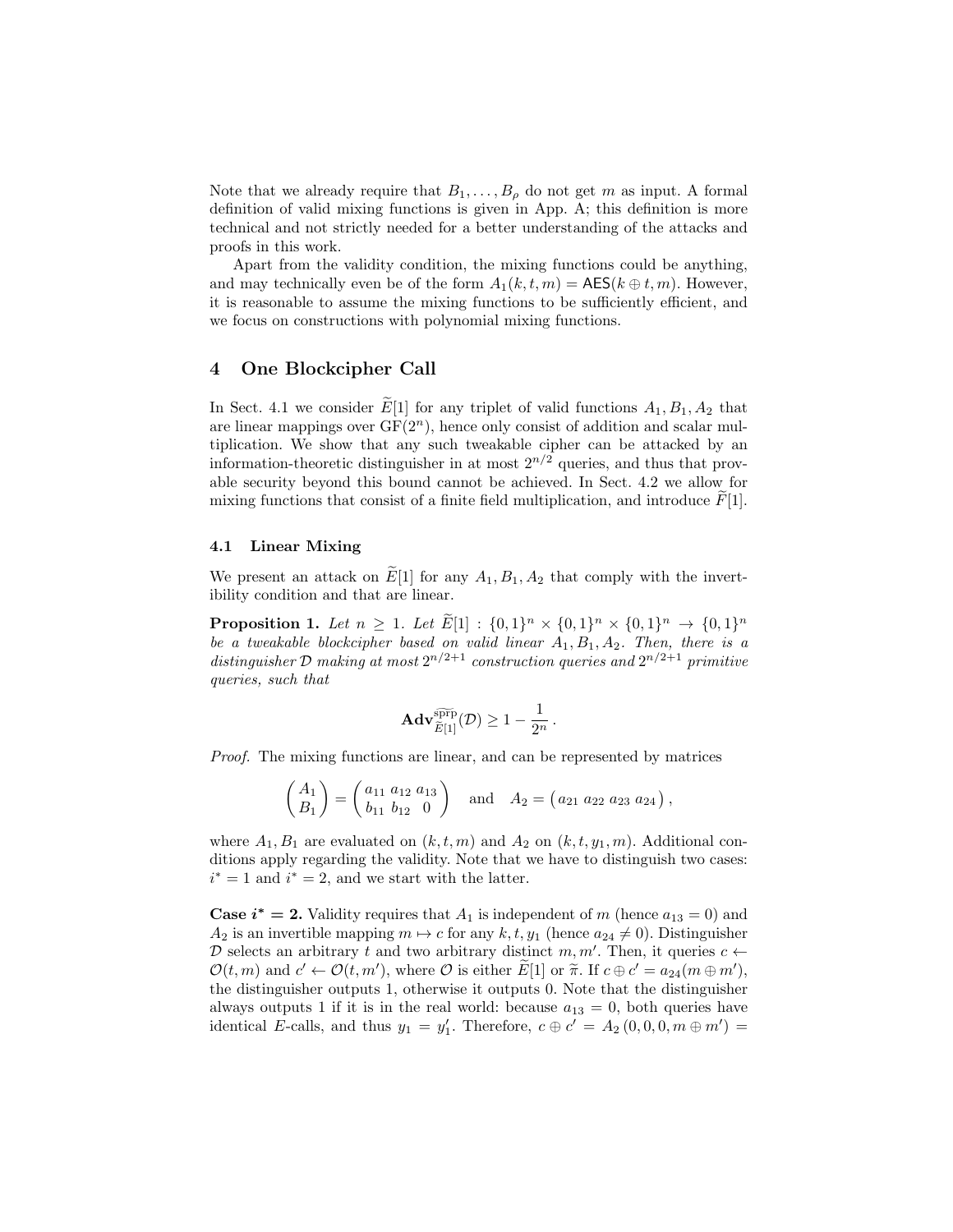$a_{24}(m \oplus m')$ . On the other hand, this condition is set in the ideal world with probability  $1/2^n$ . This gives a distinguisher in 2 construction queries with a success probability of  $1 - 1/2^n$ .

**Case**  $i^* = 1$ **.** This case is more technical. Validity requires that  $A_1$  is an invertible mapping  $m \mapsto x_1$  for any  $k, t$  (hence  $a_{13} \neq 0$ ).  $A_2$  is required to be independent of m (hence  $a_{24} = 0$ ) and an invertible mapping  $y_1 \mapsto c$  for any k, t (hence  $a_{23} \neq 0$ ). At a high level, we consider a distinguisher D that queries its construction oracle  $\mathcal O$  (either  $\widetilde{E}[1]$  or  $\widetilde{\pi}$ ) and/or its primitive oracle E, with the goal to find a colliding pair: a construction query  $(t_i, m_i, c_i)$  and a primitive evaluation  $(l_i, x_j, y_j)$  such that

$$
\begin{pmatrix} A_1 \\ B_1 \end{pmatrix} \begin{pmatrix} k \\ t_i \\ m_i \end{pmatrix} = \begin{pmatrix} x_j \\ l_j \end{pmatrix} . \tag{8}
$$

In this case, the attacker can verify if  $A_2(k, t_i, y_j, m_i) \stackrel{?}{=} c_i$ , and output  $0/1$ accordingly. Technicalities arise as the key  $k$  is unknown and it is not straightforward to find a pair of queries satisfying  $(8)$ . Additionally, for some  $A_1, B_1$  a different technique has to be employed. We make a further distinction among four cases. The case distinction is made based on the values  $b_{12}$ ,  $b_{11}$ , and  $a_{11}$ . **Subcase**  $b_{12} = 0$ **.** In this case the key input to the blockcipher is  $b_{11}k$ . The

distinguisher selects arbitrary distinct  $t, t'$  and an arbitrary m, and sets  $m' =$  $m \oplus a_{13}^{-1} a_{12}(t \oplus t')$ . Then, it queries  $c \leftarrow \mathcal{O}(t, m)$  and  $c' \leftarrow \mathcal{O}(t', m')$ . If  $c \oplus c' =$  $a_{22}(t \oplus t')$ , the distinguisher outputs 1, otherwise it outputs 0. The remaining analysis is similar to previous case  $i^* = 2$ , using that  $a_{24} = 0$  and  $y_1 = y'_1$  in the real world. This gives a distinguisher in 2 construction queries with a success probability of  $1 - 1/2^n$ .

Subcase  $b_{12} \neq 0$ ,  $b_{11} = a_{11} = 0$ . In this case k is not used as input to  $A_1$ and  $B_1$ . The distinguisher selects an arbitrary t and arbitrary distinct  $m, m'$ . Then, it queries  $c \leftarrow \mathcal{O}(t,m)$  and  $c' \leftarrow \mathcal{O}(t,m')$ . Additionally, it queries  $y \leftarrow$  $E(B_1(k, t, m), A_1(k, t, m))$  and  $y' \leftarrow E(B_1(k, t, m'), A_1(k, t, m'))$  (which can be queried without knowledge of k as  $a_{11} = b_{11} = 0$ . If  $c \oplus c' = a_{23}(y \oplus y')$ , the distinguisher outputs 1, otherwise it outputs 0. The remaining analysis is similar to before. This gives a distinguisher in 2 construction queries and 2 primitive queries with a success probability of  $1 - 1/2^n$ .

Subcase  $b_{12} \neq 0$ ,  $b_{11} \neq 0$ . This is the most general subcase. (8) is equivalent to finding a construction query  $(t_i, m_i, c_i)$  and a primitive evaluation  $(l_j, x_j, y_j)$ such that

$$
\begin{pmatrix} 0 & a'_{12} & a_{13} \\ b_{11} & b_{12} & 0 \end{pmatrix} \begin{pmatrix} k \\ t_i \\ m_i \end{pmatrix} = \begin{pmatrix} x_j \oplus b_{11}^{-1} a_{11} l_j \\ l_j \end{pmatrix},
$$
(9)

where  $a'_{12} = a_{12} \oplus b_{11}^{-1} a_{11} b_{12}$  and where  $b_{11}, b_{12}, a_{13} \neq 0$ . The distinguisher defines

for 
$$
i = 1, ..., 2^{n/2}
$$
:  $t_i = b_{12}^{-1}((i - 1)_{n/2}||0^{n/2})$  and  $m_i = a_{13}^{-1}a'_{12}t_i$ ,  
for  $j = 1, ..., 2^{n/2}$ :  $l_j = 0^{n/2}||\langle j - 1 \rangle_{n/2}$  and  $x_j = b_{11}^{-1}a_{11}l_j$ .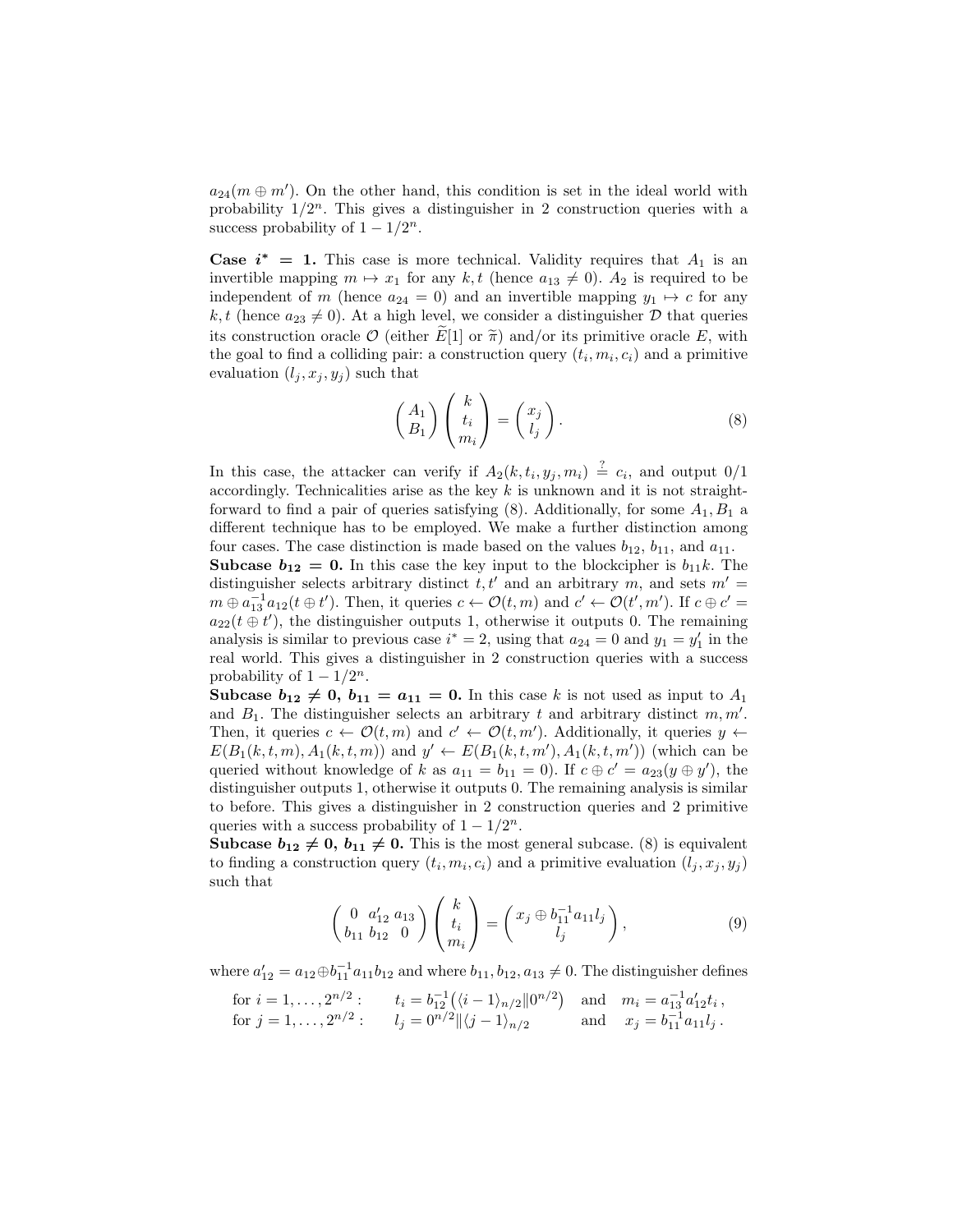Note that these values are selected such that the first equation of (9) holds for any  $(i, j)$ : it reads  $a'_{12}t_i \oplus a'_{12}t_i = 0$ . Regarding the second equation, we have  $b_{12}\{t_1,\ldots,t_{2n/2}\}\oplus\{l_1,\ldots,l_{2n/2}\} = \{0,1\}^n$ , hence this equation will hold for exactly one  $(i^*, j^*)$ .

For  $i = 1, ..., 2^{n/2}$ , it queries  $c_i \leftarrow \mathcal{O}(t_i, m_i)$ . For  $j = 1, ..., 2^{n/2}$ , it queries  $y_j \leftarrow E(l_j, x_j)$ . For every  $i, j$ , the distinguisher writes  $k_{ij} = b_{11}^{-1}(l_j \oplus b_{12}t_i)$  and verifies if  $A_2(k_{ij}, t_i, y_j, m_i) \stackrel{?}{=} c_i$ . For any  $i, j$  such that this equation holds, the adversary chooses an arbitrary new tweak  $t'_{i}$  and arbitrary message  $m'_{i}$ , sets  $x'_{j}$  =  $A_1(k_{ij}, t'_i, m'_i)$  and  $l'_j = B_1(k_{ij}, t'_i, m'_i)$ , makes construction query  $c'_i \leftarrow \mathcal{O}(t'_i, m'_i)$ and primitive query  $y'_j \leftarrow E(l'_j, x'_j)$ , and verifies if  $A_2(k_{ij}, t'_i, y'_j, m'_i) \stackrel{?}{=} c'_i$ .

If there is an  $i, j$  such that both verifications succeed, the distinguisher outputs 1, otherwise it outputs 0. Recall that in the real world there is exactly one solution  $k = k_{i \cdot j}$  and both verifications succeed for this key. In the ideal world, the distinguisher outputs 1 if there is a combination of  $i, j$  such that both verifications succeed. This happens with probability at most  $2^{n/2} \cdot 2^{n/2} \cdot (1/2^n)^2 = 1/2^n$ . This gives a distinguisher that makes at most  $2^{n/2+1}$  construction queries and  $2^{n/2+1}$  primitive queries and succeeds with probability  $1-1/2^n$ .

Subcase  $b_{12} \neq 0$ ,  $b_{11} = 0$ ,  $a_{11} \neq 0$ . This case is in fact the orthogonal of the previous one. Now, (8) translates to finding a construction query  $(t_i, m_i, c_i)$  and a primitive evaluation  $(l_j, x_j, y_j)$  such that

$$
\begin{pmatrix} a_{11} & a_{12} & a_{13} \\ 0 & b_{12} & 0 \end{pmatrix} \begin{pmatrix} k \\ t_i \\ m_i \end{pmatrix} = \begin{pmatrix} x_j \\ l_j \end{pmatrix}, \tag{10}
$$

where  $a_{11}, b_{12}, a_{13} \neq 0$ . The distinguisher defines

for 
$$
i = 1, ..., 2^{n/2}
$$
:  $t_i = 0^n$  and  $m_i = a_{13}^{-1}((i - 1)_{n/2}||0^{n/2})$ ,  
for  $j = 1, ..., 2^{n/2}$ :  $l_j = 0^n$  and  $x_j = 0^{n/2}||\langle j - 1 \rangle_{n/2}$ .

Note that the second equation of (10) holds for any  $(i, j)$ , but there is exactly one combination for which the first equation holds. The remainder of the attack literally follows previous case.  $\Box$ 

The authenticated encryption scheme McOE-X by Fleischmann et al. [15] uses the tweakable blockcipher  $E_{\text{McOE-}X}(k, t, m) = E(k \oplus t, m)$ , and Prop. 1 gives a distinguishing attack in about  $2^{n/2}$  queries. In fact, the attack of Mendel et al. [30] on McOE-X uses a generalization of the attack of Prop. 1.

### 4.2 Polynomial Mixing

We consider the design of a tweakable blockcipher based on one blockcipher call where the mixing functions may consist of a finite field multiplication. Recall the LRW2 tweakable blockcipher of (2) that is based on a 2-XOR-universal hash function  $h$ . We make two simplifications: firstly, we instantiate it with the optimally secure 2-XOR-universal hash function  $h(x) = h \otimes x$  (see Sect. 2),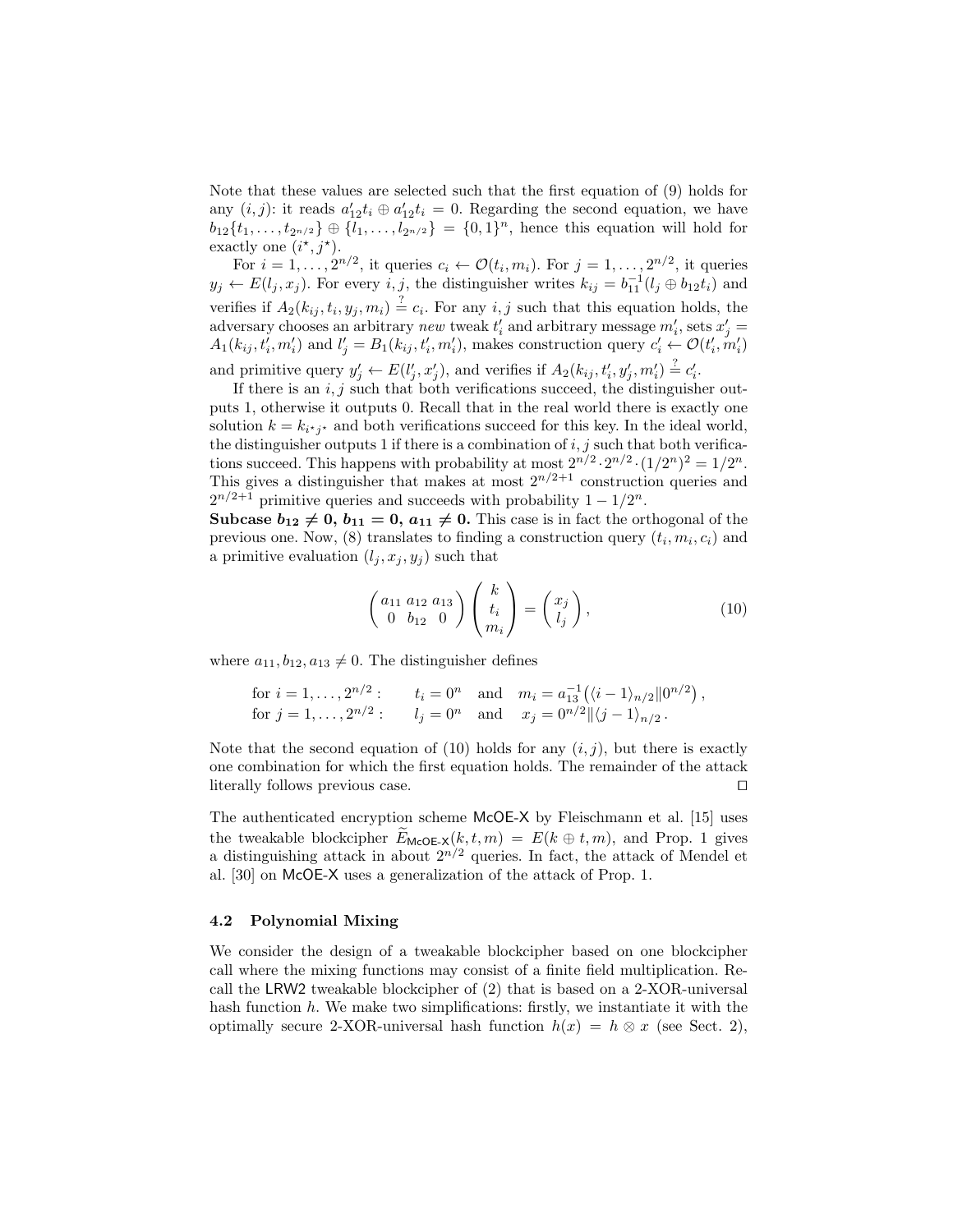and secondly, we put  $h = k$ . This results in the following function LRW2':  ${0,1}^n \times {0,1}^n \times {0,1}^n \to {0,1}^n:$ 

$$
LRW2'(k, t, m) = E(k, m \oplus z) \oplus z, \text{ where } z = k \otimes t.
$$

This function achieves security up to at most  $2^{n/2}$  queries [29]. However, it turns out that a significant security gain can be made by making the key input tweakdependent.

In more detail, we propose the following tweakable cipher  $\tilde{F}[1]$  :  $\{0,1\}^n \times$  ${0,1}^n \times {0,1}^n \rightarrow {0,1}^n:$ 

$$
F[1](k, t, m) = E(k \oplus t, m \oplus z) \oplus z, \text{ where } z = k \otimes t.
$$

The function is depicted in Fig. 1. In the following theorem, we prove that it achieves  $2n/3$ -bit security.

**Theorem 1.** Let  $n \geq 1$ . Let  $D$  be a distinguisher making at most q construction queries and r primitive queries. Then,

$$
\mathbf{Adv}_{\widetilde{F}[1]}^{\widetilde{\text{sprp}}}(\mathcal{D}) \le \frac{2\min\{q^{1/2}r + q, qr^{1/2} + r\}}{2^n}.
$$

Equilibrium is achieved for  $q = r$ , for which  $\widetilde{F}[1]$  achieves approximately  $2^{2n/3}$ security. Note that the result implies something even stronger: if the online complexity q is at most  $2^{n/2}$ , the offline complexity r can be up to almost  $2^{n-3}$ . The proof relies on the finite field equivalent of Szemerédi-Trotter theorem [47], which – to our knowledge – was first introduced to cryptography by Jetchev et al. [24].

Lemma 2 (Szemerédi-Trotter Theorem Over Finite Fields). Let  $\mathbb F$  be a finite field. Let P (resp. L) be a set of points (resp. lines) in  $\mathbb{F}^2$ . Define  $I(P, L) =$  $\{(p, \ell) \in P \times L \mid p \in \ell\}.$  Then,

$$
|I(P,L)| \le \min\{|L|^{1/2}|P| + |L|, |L||P|^{1/2} + |P|\}.
$$

A proof of this lemma can be found in Tao  $[48]$  and Özen  $[37, Thm. 5.1.5]$ . (Tao [48] shows that the bound is more or less sharp: put  $P$  the set of all points in  $\mathbb{F}^2$  and L the set of all lines in  $\mathbb{F}^2$ . Then, both |P| and |L| are approximately  $|\mathbb{F}|^2$  and the number of point-line incidences  $I(P, L)$  is about  $|\mathbb{F}|^3$ .) Using Lem. 2, we are ready to prove Thm. 1.

*Proof (Proof of Theorem 1).* Let  $k \stackrel{\$}{\leftarrow} \{0,1\}^n$ ,  $E \stackrel{\$}{\leftarrow} BC(\{0,1\}^n, \{0,1\}^n)$ , and  $\widetilde{\pi} \stackrel{\text{\it{a}}}{\leftarrow} \widetilde{P}(\{0,1\}^n, \{0,1\}^n)$ . We consider a computationally unbounded distinguisher D that has bidirectional access to two oracles:  $(F[1]_k, E)$  in the real world and  $(\widetilde{\pi}, E)$  in the ideal world. As D is computationally unbounded, we can without loss of generality assume that it is deterministic and we apply Lem. 1. The distinguisher makes q queries to  $\mathcal{O}_1 \in {\widetilde{F}}[1]_k, \widetilde{\pi}$ , and these are summarized in a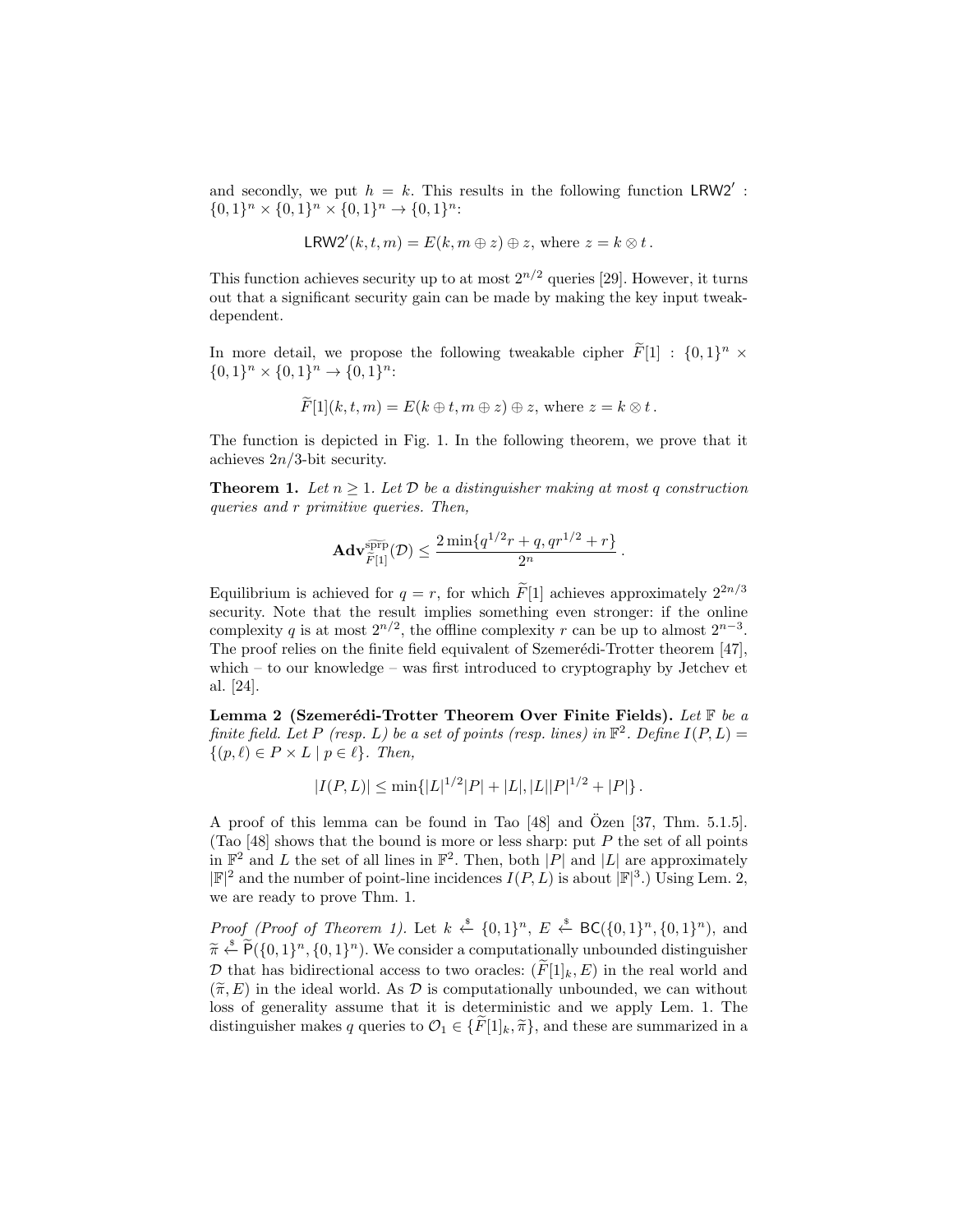view  $v_1 = \{(t_1, m_1, c_1), \ldots, (t_q, m_q, c_q)\}\.$  Similarly, it makes r queries to  $\mathcal{O}_2 = E$ , which are summarized in a view  $v_2 = \{(l_1, x_1, y_1), \ldots, (l_r, x_r, y_r)\}\.$  Without loss of generality, we assume that both  $v_1$  and  $v_2$  do not contain duplicate elements. Additionally, we assume that both views are attainable. For  $v_1$ , this is the case if and only if for any distinct *i*, *i'* such that  $t_i = t_{i'}$ , we have  $m_i \neq m_{i'}$  and  $c_i \neq c_{i'}$ . The case of  $v_2$  is equivalent.

After D's interaction with  $(\mathcal{O}_1, \mathcal{O}_2)$ , but before it outputs its decision  $0/1$ , we disclose the key  $k$  to the distinguisher. In real world, this is the key used for the game, in the ideal world  $k$  will be a fake and freshly drawn key. This is truly without loss of generality, as it only leads to an increase in the distinguishing advantage (the distinguisher can ignore this information, if it wants). The complete view is denoted  $v = (v_1, v_2, k)$ .

Bad Views. We next present our definition of bad views, followed by an informal explanation. We define by  $\mathcal{V}_{bad}$  the set of all views v such that at least one of the following two conditions holds:

$$
\exists (t, m, c) \in v_1, (l, x, y) \in v_2 : (k \oplus t, m \oplus k \otimes t) = (l, x), \quad (11a)
$$

$$
\exists (t, m, c) \in v_1, (l, x, y) \in v_2 : (k \oplus t, c \oplus k \otimes t) = (l, y).
$$
 (11b)

Recall the partition  $V = V_{\text{good}} \cup V_{\text{bad}}$ , implying that any attainable view such that (11) does not hold, is good.

We give a high-level explanation of the definition of bad views. Note that we can implicitly "map" all tuples in  $v_1$  to their corresponding E-evaluation: a tuple  $(t, m, c) \in v_1$  corresponds to E-evaluation  $(k \oplus t, m \oplus k \otimes t, c \oplus k \otimes t)$ , where k is given in v. Intuitively, we want that there are no two tuples in  $v_1 \cup v_2$ whose E-evaluations "collide", in the sense that they render the same input to or output of E. Two different tuples from  $v_2$  never collide, by attainability of v. Two different tuples from  $v_1$  also never collide. Indeed, let  $(t, m, c), (t', m', c') \in v_1$  be two different tuples. These collide if

$$
(k \oplus t, m \oplus k \otimes t) = (k \oplus t', m' \oplus k \otimes t') \text{ or } (k \oplus t, c \oplus k \otimes t) = (k \oplus t', c' \oplus k \otimes t'),
$$

which is the case if and only if  $(t, m) = (t', m')$  or  $(t, c) = (t', c')$ , impossible due to attainability of v. Finally, collisions between  $v_1$  and  $v_2$  imply (11).

 $\Pr[Y \in \mathcal{V}_{bad}]$ . Consider the ideal world  $(\tilde{\pi}, E)$ . The key  $k \stackrel{\text{d}}{\leftarrow} \{0, 1\}^n$  is a dummy low drawn independently of  $v_{\text{d}}$ , at Stepting with the first had equal dummy key drawn independently of  $v_1, v_2$ . Starting with the first bad condition (11a), it is equivalent to

$$
\exists (t, m, c) \in v_1, (l, x, y) \in v_2 : (k \oplus t, m \oplus (l \oplus t) \otimes t) = (l, x).
$$

Note that the second equation is independent of  $k$ , it solely depends on the tuples  $(t, m, c) \in v_1$  and  $(l, x, y) \in v_2$ , and we apply Lem. 2. For every  $(t, m, c) \in v_1$  we ignore c and represent  $(t, m)$  as a line  $\ell : y = t \otimes x \oplus (m \oplus t \otimes t)$  in  $GF(2^n)^2$ .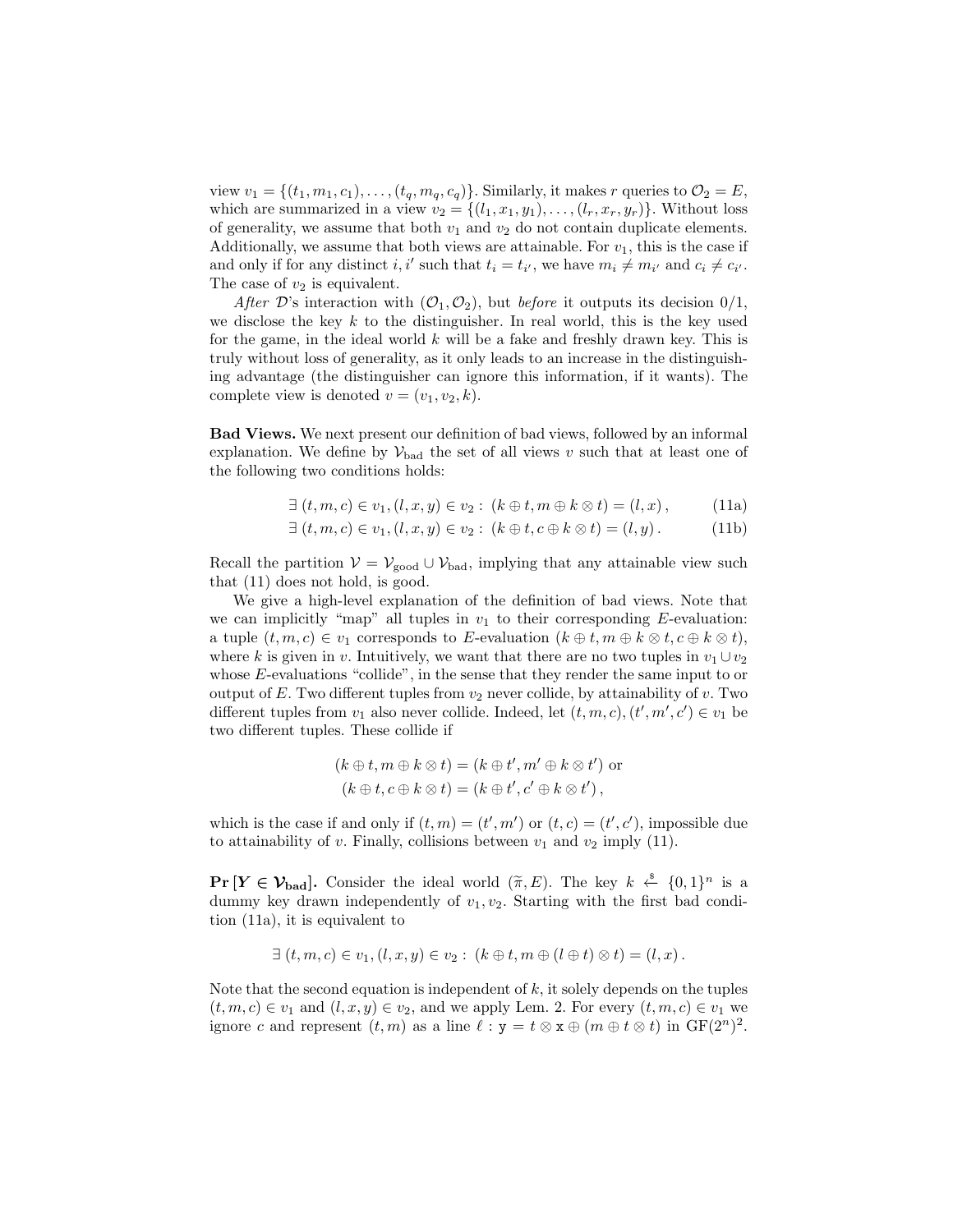For every  $(l, x, y) \in v_2$ , we ignore y and consider  $(l, x)$  as a point  $(x, y)$  in  $GF(2<sup>n</sup>)<sup>2</sup>$ . The number of combinations  $(t, m, c) \in v_1$  and  $(l, x, y) \in v_2$  such that  $m \oplus (l \oplus t) \otimes t = x$  is in fact the number of point-line incidences  $I(v_2, v_1)$ , which by Lem. 2 is at most  $\min\{q^{1/2}r+q,qr^{1/2}+r\} =: f(q,r)$ . Any of these tuples fixes one possible value  $l \oplus t$ . Therefore, there are at most  $f(q, r)$  possible keys that could set (11a). A symmetric reasoning applies to (11b). As  $k \stackrel{\$}{\leftarrow} \{0,1\}^n$ , we find,

$$
\Pr[Y \in \mathcal{V}_{bad}] \le \frac{2 \min\{q^{1/2}r + q, qr^{1/2} + r\}}{2^n}.
$$

 $\Pr[X = v]$  /  $\Pr[Y = v]$ . Let  $v \in V_{\text{good}}$ . For the computation of  $\Pr[X = v]$ and  $\Pr[Y = v]$ , it suffices to compute the *fraction of oracles* that could result in view v, for both the real and ideal world. Formally, if we denote by all  $_X$  the set of all oracles in the real world, and by  $\text{comp}_X(v)$  the fraction of them compatible with v, we find  $\Pr[X = v] = |\text{comp}_X(v)|/|\text{all}_X|$ . Similarly for the ideal world.

Note that  $|all_X| = 2^n \cdot (2^n!)^{2^n}$ , the number of possible keys k times the number of possible ciphers E. Similarly,  $|\text{all}_Y| = 2^n \cdot (2^n!)^{2^n} \cdot (2^n!)^{2^n}$ , where the first term now corresponds to the disclosed dummy key. The computation of the number of oracles compatible with  $v$  is slightly more involved. We group the tuples in  $v_1$  according to the tweak value and the tuples in  $v_2$  according to the key value. More formally, for  $t \in [0, 2^n - 1]$  define  $\alpha_t = |\{(t', m', c') \in v_1 \mid t' = t\}|$ , and for  $l \in [0, 2^n - 1]$  define  $\beta_l = |\{(l', x', y') \in v_2 \mid l' = l\}|$ . Additionally, denote for  $l \in [0, 2^n - 1]$ :

$$
\gamma_l = \alpha_{k \oplus l} + \beta_l.
$$

This definition of  $\gamma_l$  is inspired by the fact that a tuple  $(t, m, c) \in v_1$  corresponds to an E-evaluation with key input  $l = k \oplus t$ .

Using these definitions, we are ready to compute the number of compatible oracles. First consider comp<sub>X</sub>(v). As v is a good view and does not satisfy (11), every query tuple in  $v_1 \cup v_2$  defines a unique E-evaluation. This leaves  $\prod_{l=0}^{2^{n}-1} (2^{n}-\gamma_{l})!$  blockciphers  $E \in BC({0,1}^n, {0,1}^n)$  compliant with  $(v_1, v_2)$ . Additionally, the key  $k$  is uniquely fixed as it is included in  $v$ . We find:

$$
|\text{comp}_X(v)| = \prod_{l=0}^{2^n - 1} (2^n - \gamma_l)! \, .
$$

Next, for the ideal world, a similar reasoning shows that there are  $\prod_{t=0}^{2^n-1} (2^n - \alpha_t)!$ tweakable ciphers  $\widetilde{\pi} \in \widetilde{P}(\{0,1\}^n, \{0,1\}^n)$  compliant with  $v_1$  and  $\prod_{l=0}^{2^n-1} (2^n - \beta_l)!$ <br>blockgiphers  $F \in \mathsf{BC}(\{0,1\}^n, \{0,1\}^n)$  compliant with  $v_1$ . We find: blockciphers  $E \in BC({0,1}<sup>n</sup>, {0,1}<sup>n</sup>)$  compliant with  $v_2$ . We find:

$$
|\text{comp}_Y(v)| = \prod_{t=0}^{2^n - 1} (2^n - \alpha_t)! \cdot \prod_{l=0}^{2^n - 1} (2^n - \beta_l)!
$$
  
= 
$$
\prod_{l=0}^{2^n - 1} (2^n - \alpha_{k \oplus l})! \cdot (2^n - \beta_l)! \leq (2^n)!^{2^n} \cdot \prod_{l=0}^{2^n - 1} (2^n - \gamma_l)!,
$$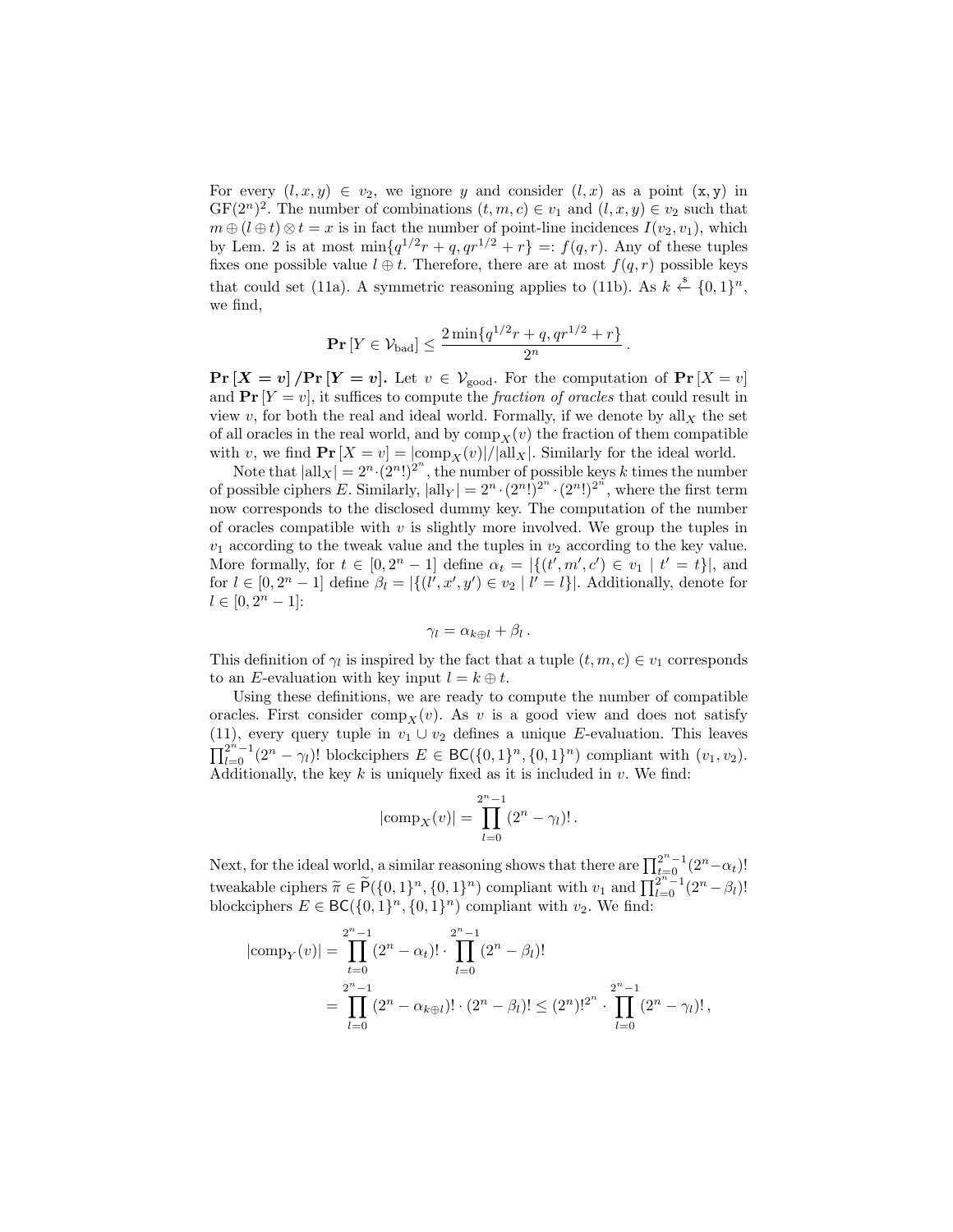using that  $(2^n - \alpha)! \cdot (2^n - \beta)! \leq (2^n - \alpha - \beta)! \cdot 2^n!$  for any  $0 \leq \alpha, \beta \leq 2^n$ . Assembling all bounds yields

$$
\frac{\mathbf{Pr}\left[X=v\right]}{\mathbf{Pr}\left[Y=v\right]} = \frac{|\text{all}_Y| \cdot |\text{comp}_X(v)|}{|\text{all}_X| \cdot |\text{comp}_Y(v)|} \ge \frac{2^n \cdot (2^n!)^{2^n} \cdot (2^n!)^{2^n} \cdot \prod_{l=0}^{2^n - 1} (2^n - \gamma_l)!}{2^n \cdot (2^n!)^{2^n} \cdot (2^n)!^{2^n} \cdot \prod_{l=0}^{2^n - 1} (2^n - \gamma_l)!} = 1.
$$

Lemma 1 thus carries over for  $\varepsilon = 0$ .

$$
f_{\rm{max}}
$$

# 5 Two Blockcipher Calls

We suggest an alternative to  $\tilde{F}[1]$  based on two blockcipher calls and linear mixing functions  $A_1, B_1, A_2, B_2, A_3$ . In more detail, we propose the following tweakable cipher  $\tilde{F}[2] : \{0,1\}^n \times \{0,1\}^n \times \{0,1\}^n \to \{0,1\}^n$ :

$$
F[2](k, t, m) = E(k \oplus t, m \oplus z) \oplus z, \text{ where } z = E(k, t).
$$

The function is depicted in Fig. 2.  $\widetilde{F}[2]$  differs from  $\widetilde{F}[1]$  in that the tweak processing  $z = k \otimes t$  is replaced by  $E(k, t)$ . We remark that it is fair to make such transition, as multiplication and AES are comparably expensive on the latest Intel processors. In the following theorem, we prove that  $F[2]$  achieves optimal security.

**Theorem 2.** Let  $n \geq 1$ . Let  $D$  be a distinguisher making at most q construction queries and r primitive queries. Then,

$$
\mathbf{Adv}_{\widetilde{F}[2]}^{\widetilde{\text{ppp}}}(\mathcal{D}) \le \frac{r}{2^n} + \frac{2qr}{(2^n-q)(2^n-r)}.
$$

The bound guarantees security of  $\widetilde{F}[2]$  up to almost  $2^n$  queries to both the construction and the primitive. In more detail, the bound is at most  $1/2$  as long as  $q, r \leq 2^{n-2}$ .

Proof. The proof is in the lines of the one of Thm. 1, but differences arise due to the evaluations of E involved in the transformation of  $z = E(k, t)$ .

Let  $k \stackrel{\ast}{\leftarrow} \{0,1\}^n$ ,  $E \stackrel{\ast}{\leftarrow} BC(\{0,1\}^n, \{0,1\}^n)$ , and  $\widetilde{\pi} \stackrel{\ast}{\leftarrow} \widetilde{P}(\{0,1\}^n, \{0,1\}^n)$ . As before, we consider a computationally unbounded, deterministic, distinguisher D that has bidirectional access to  $(F[2]_k, E)$  in the real world and  $(\widetilde{\pi}, E)$  in the ideal world. The distinguisher makes q queries to  $\mathcal{O}_1 \in \{F[2]_k, \tilde{\pi}\}\)$ , and these are summarized in a view  $v_1 = \{(t_1, m_1, c_1), \ldots, (t_q, m_q, c_q)\}\.$  Similarly, it makes r queries to  $\mathcal{O}_2 = E$ , which are summarized in  $v_2 = \{(l_1, x_1, y_1), \ldots, (l_r, x_r, y_r)\}.$ Again, we assume that both  $v_1$  and  $v_2$  are attainable when interacting with the ideal world and do not contain duplicate elements.

After the D's interaction with  $(\mathcal{O}_1, \mathcal{O}_2)$ , but before it outputs its decision  $0/1$ , we will again disclose the key k (fake k in the ideal world). We *additionally* disclose to the distinguisher all values  $z_i = E(k, t_i)$  for  $i = 1, \ldots, q$ . These will be disclosed in the form of a view  $v_z = \{(k, t_1, z_1), \ldots, (k, t_{q'}, z_{q'})\}$ , where q' denotes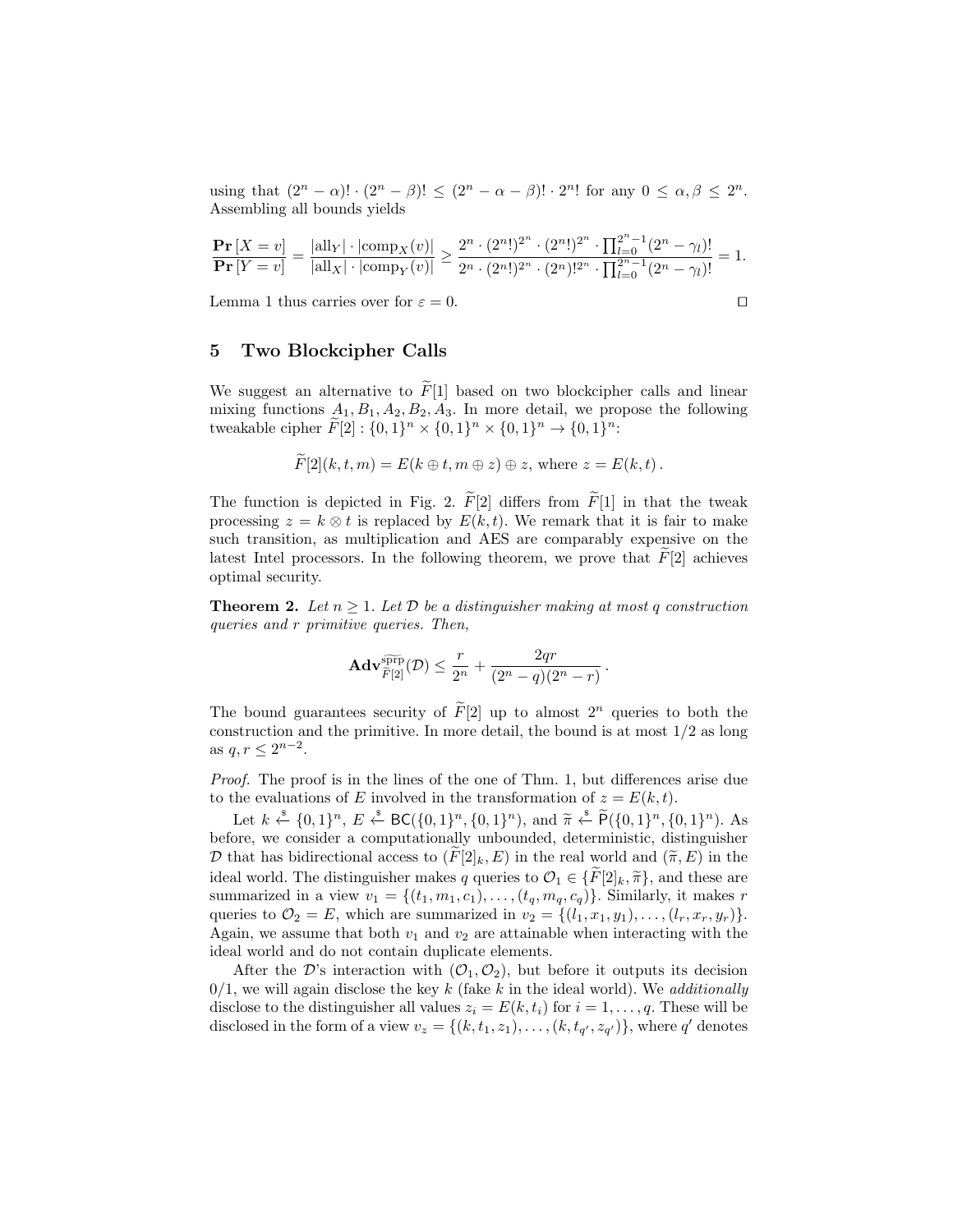the number of *distinct* tweak values in  $v_1$  (note that, indeed, the same tweak may appear in different tuples of  $v_1$ ). Again, these disclosures are without loss of generality, as they only lead to an increase in the distinguishing advantage. The complete view is now denoted  $v = (v_1, v_2, v_z, k)$ .

**Bad Views.** We define by  $V_{bad}$  the set of all views v such that at least one of the following three conditions holds:

- $\exists (l, x, y) \in v_2 : k = l,$  (12a)
- $\exists (t, m, c) \in v_1, (l, x, y) \in v_2, (k, t, z) \in v_z : (k \oplus t, m \oplus z) = (l, x),$  (12b)

$$
\exists (t, m, c) \in v_1, (l, x, y) \in v_2, (k, t, z) \in v_z : (k \oplus t, c \oplus z) = (l, y).
$$
 (12c)

Recall the partition  $V = V_{\text{good}} \cup V_{\text{bad}}$ , implying that any attainable view such that (12) does not hold, is good. The bad conditions (12b-12c) match (11a-11b), with the difference that  $z = E(k, t)$  is involved. The bad condition (12a) is new and is used to rule out the event that any of the evaluations in  $v<sub>z</sub>$  already "appears" in  $v_2$  (the condition is slightly stronger, assuring that  $v_2$  does not contain any query for key  $k$ ).

 $\Pr[Y \in \mathcal{V}_{bad}]$ . Consider the ideal world  $(\tilde{\pi}, E)$ . The key  $k \stackrel{\text{g}}{\leftarrow} \{0, 1\}^n$  is a dummy key drawn independently of  $v_{\text{h}}$ , the Basic probability theory. dummy key drawn independently of  $v_1, v_2$ . Basic probability theory:

$$
\Pr [(12)] \le \Pr [(12a)] + \Pr [(12b) \vee (12c) | \neg (12a)].
$$

Condition (12a) holds with probability at most  $r/2^n$ , as there are at most r possible values l, and the key is randomly drawn from  $\{0, 1\}^n$ . Assume (12a) is not set, hence  $v_2$  does not contain any tuple  $(k, \cdot, \cdot)$ . This particularly means that all values  $z_1, \ldots, z_{q'}$  are drawn independently of  $v_1, v_2$ . Regarding condition (12b), we have q tuples in  $v_1$  and r tuples  $v_2$ . Any combination fixes one possible  $(l \oplus t, x \oplus m)$  and also fixes exactly one tuple in  $v_z$ . Therefore, there are at most qr possible drawings of  $(k, z)$  that could set (12b). A symmetric reasoning applies to (12c). As k is uniformly drawn from a set of size at least  $2^{n} - r$  (condition  $\neg(12a)$  rules out at most r values), and the corresponding z is drawn from a set of size at least  $2^{n} - q$  (there are at most q values z, all different as E is a blockcipher), we find

$$
\Pr\left[(12b) \vee (12c) \mid \neg(12a)\right] \le \frac{2qr}{(2^n - q)(2^n - r)}.
$$
 Combining the bounds results in 
$$
\Pr\left[Y \in \mathcal{V}_{bad}\right] \le \frac{r}{2^n} + \frac{2qr}{(2^n - q)(2^n - r)}
$$

.

 $\Pr[X = v]$  / $\Pr[Y = v]$ . The analysis of Thm. 1 carries over verbatim with the difference that we merge  $v_2 \cup v_z$ . Note that, by our definition of good views, these two sets do not overlap or conflict.  $\Box$ 

The scheme  $\tilde{F}[2]$  is equally expensive as the tweakable blockcipher by Minematsu [33], which also makes two blockcipher calls, one with a tweak-dependent key. On the other hand, it achieves a significantly higher level of security:  $2<sup>n</sup>$  versus  $2^{\max\{n/2,n-|t|\}}$ , where |t| denotes the size of the tweak.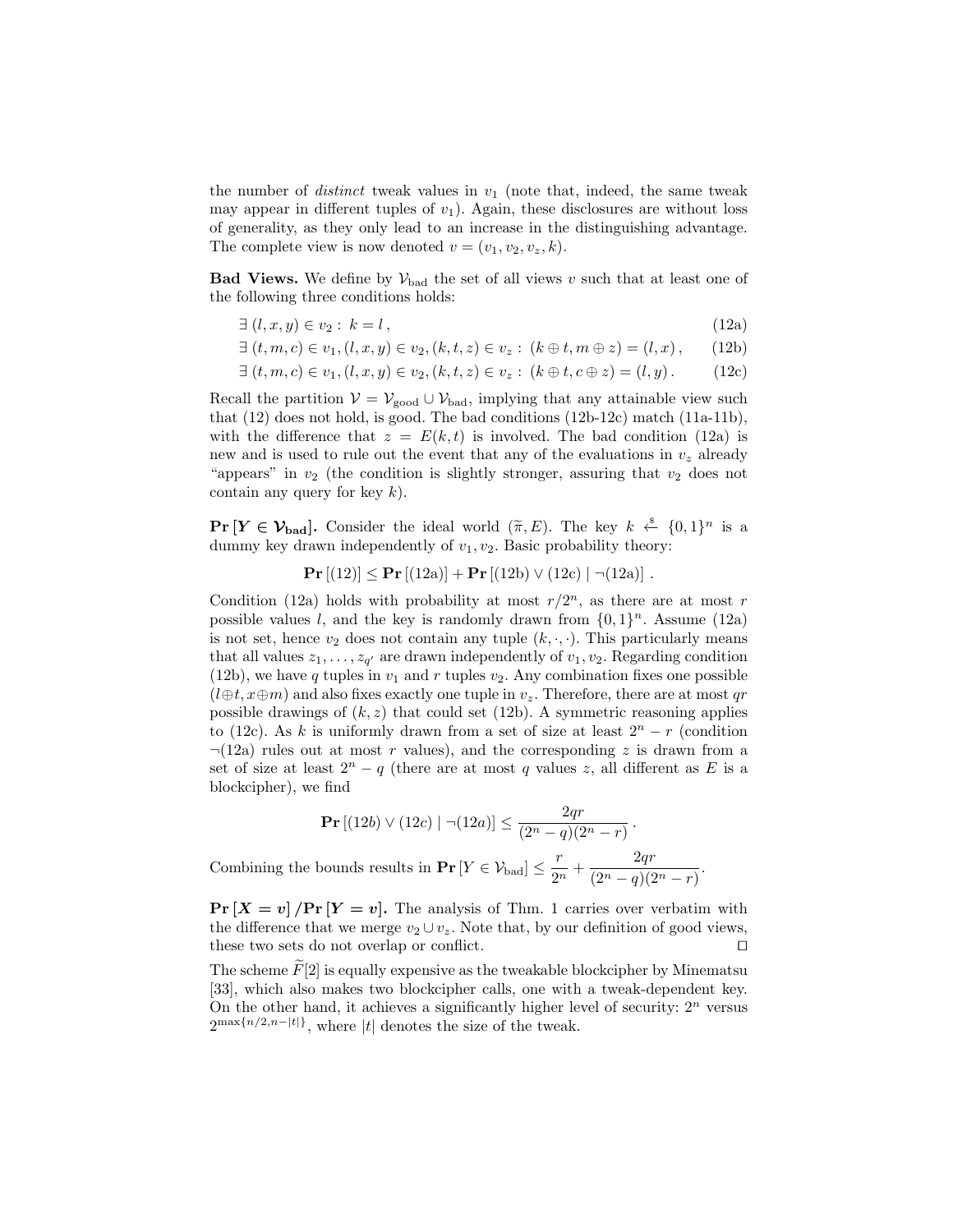## 6 Conclusions

We considered the generic design of  $n$ -bit tweakable blockciphers only based on calls to a classical blockcipher.  $F[1]$  and  $F[2]$  show that good beyond birthday bound security can be achieved quite elegantly. More detailed, the latter construction makes only two blockcipher calls and achieves optimal security.

As suggested in the original formalization of tweakable blockciphers by Liskov et al. [29], tweak renewal should be cheaper than key renewal. To a certain degree, this is a reasonable condition, but once generic constructions such as  $LRW2[\rho]$ require more and more primitive calls, it is of theoretical and practical interest to search for alternatives that release this side condition (see also Jean et al. [23]). In fact,  $F[1]$  and  $F[2]$  improve over the state of the art beyond birthday bound solutions, in the key size *and* in the efficiency as long as key renewal is reasonably cheap.

A direction for future research would be to investigate if improved bounds can be derived for  $F[1]$  or any other one-call scheme. Additionally, we note that our schemes are analyzed in the single-key model, and it may be of interest to investigate them under the related-key model where the adversary may influence the key input to the tweakable blockcipher. Finally, it is of interest to derive two-call schemes where the tweak transforms the key input to the underlying blockcipher in a more randomized way (in a similar fashion as Min of (5)).

ACKNOWLEDGMENTS. This work was supported in part by the Research Council KU Leuven: GOA TENSE (GOA/11/007). Bart Mennink is a Postdoctoral Fellow of the Research Foundation – Flanders (FWO). The author would like to thank Atul Luykx and the anonymous reviewers of FSE 2015 for their comments and suggestions.

#### References

- 1. Aiello, W., Bellare, M., Di Crescenzo, G., Venkatesan, R.: Security amplification by composition: The case of doubly-iterated, ideal ciphers. In: CRYPTO '98. LNCS, vol. 1462, pp. 390–407. Springer (1998)
- 2. Andreeva, E., Bogdanov, A., Luykx, A., Mennink, B., Tischhauser, E., Yasuda, K.: Parallelizable and authenticated online ciphers. In: ASIACRYPT 2013, Part I. LNCS, vol. 8269, pp. 424–443. Springer (2013)
- 3. Bellare, M., Kohno, T.: A theoretical treatment of related-key attacks: RKA-PRPs, RKA-PRFs, and applications. In: EUROCRYPT 2003. LNCS, vol. 2656, pp. 491– 506. Springer (2003)
- 4. Bellare, M., Rogaway, P.: The security of triple encryption and a framework for code-based game-playing proofs. In: EUROCRYPT 2006. LNCS, vol. 4004, pp. 409–426. Springer (2006)
- 5. Biryukov, A., Khovratovich, D.: Related-key cryptanalysis of the full AES-192 and AES-256. In: ASIACRYPT 2009. LNCS, vol. 5912, pp. 1–18. Springer (2009)
- 6. Biryukov, A., Khovratovich, D., Nikolić, I.: Distinguisher and related-key attack on the full AES-256. In: CRYPTO 2009. LNCS, vol. 5677, pp. 231–249. Springer (2009)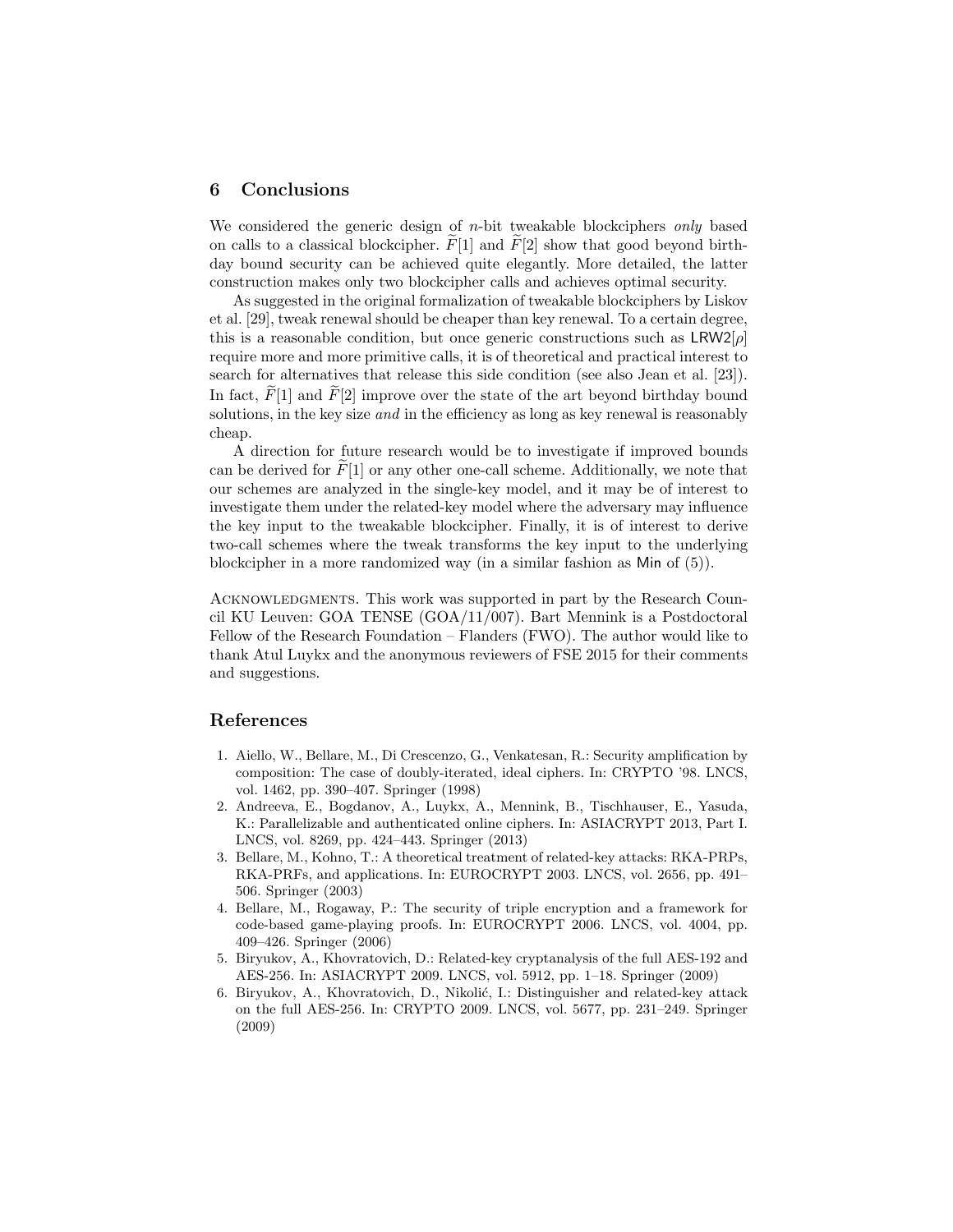- 7. Chakraborty, D., Sarkar, P.: A general construction of tweakable block ciphers and different modes of operations. In: Inscrypt 2006. LNCS, vol. 4318, pp. 88–102. Springer (2006)
- 8. Chakraborty, D., Sarkar, P.: HCH: A new tweakable enciphering scheme using the hash-counter-hash approach. IEEE Transactions on Information Theory 54(4), 1683–1699 (2008)
- 9. Chen, S., Steinberger, J.: Tight security bounds for key-alternating ciphers. In: EUROCRYPT 2014. LNCS, vol. 8441, pp. 327–350. Springer (2014)
- 10. Crowley, P.: Mercy: A fast large block cipher for disk sector encryption. In: FSE 2000. LNCS, vol. 1978, pp. 49–63. Springer (2001)
- 11. Daemen, J., Rijmen, V.: On the related-key attacks against AES. Proceedings of the Romanian Academy, Series A 13(4), 395–400 (2012)
- 12. Dai, Y., Lee, J., Mennink, B., Steinberger, J.P.: Tight security bounds for multiple encryption. In: CRYPTO 2014, Part I. LNCS, vol. 8616, pp. 20–38. Springer (2014)
- 13. Dworkin, M.: NIST SP 800-38E: Recommendation for Block Cipher Modes of Operation: The XTS-AES Mode for Confidentiality on Storage Devices (2010)
- 14. Ferguson, N., Lucks, S., Schneier, B., Whiting, D., Bellare, M., Kohno, T., Callas, J., Walker, J.: The Skein Hash Function Family (2010), submission to NIST's SHA-3 competition
- 15. Fleischmann, E., Forler, C., Lucks, S.: McOE: A family of almost foolproof on-line authenticated encryption schemes. In: FSE 2012. LNCS, vol. 7549, pp. 196–215. Springer (2012)
- 16. Gaži, P.: Plain versus randomized cascading-based key-length extension for block ciphers. In: CRYPTO 2013, Part I. LNCS, vol. 8042, pp. 551–570. Springer (2013)
- 17. Gaži, P., Maurer, U.: Cascade encryption revisited. In: ASIACRYPT 2009. LNCS, vol. 5912, pp. 37–51. Springer (2009)
- 18. Goldenberg, D., Hohenberger, S., Liskov, M., Crump Schwartz, E., Seyalioglu, H.: On tweaking Luby-Rackoff blockciphers. In: ASIACRYPT 2007. LNCS, vol. 4833, pp. 342–356. Springer (2007)
- 19. Gueron, S.: AES-GCM software performance on the current high end CPUs as a performance baseline for CAESAR competition. DIAC 2013 (2013)
- 20. Halevi, S.: EME\* : Extending EME to handle arbitrary-length messages with associated data. In: INDOCRYPT 2004. LNCS, vol. 3348, pp. 315–327. Springer (2004)
- 21. Halevi, S., Rogaway, P.: A tweakable enciphering mode. In: CRYPTO 2003. LNCS, vol. 2729, pp. 482–499. Springer (2003)
- 22. Halevi, S., Rogaway, P.: A parallelizable enciphering mode. In: CT-RSA 2004. LNCS, vol. 2964, pp. 292–304. Springer (2004)
- 23. Jean, J., Nikolić, I., Peyrin, T.: Tweaks and keys for block ciphers: the TWEAKEY framework. In: ASIACRYPT 2014, Part II. LNCS, vol. 8874, pp. 274–288. Springer (2014)
- 24. Jetchev, D., Ozen, O., Stam, M.: Collisions are not incidental: A compression ¨ function exploiting discrete geometry. In: TCC 2012. LNCS, vol. 7194, pp. 303– 320. Springer (2012)
- 25. Krawczyk, H.: LFSR-based hashing and authentication. In: CRYPTO '94. LNCS, vol. 839, pp. 129–139. Springer (1994)
- 26. Lampe, R., Seurin, Y.: Tweakable blockciphers with asymptotically optimal security. In: FSE 2013. LNCS, vol. 8424, pp. 133–151. Springer (2013)
- 27. Landecker, W., Shrimpton, T., Terashima, R.S.: Tweakable blockciphers with beyond birthday-bound security. In: CRYPTO 2012. LNCS, vol. 7417, pp. 14–30. Springer (2012)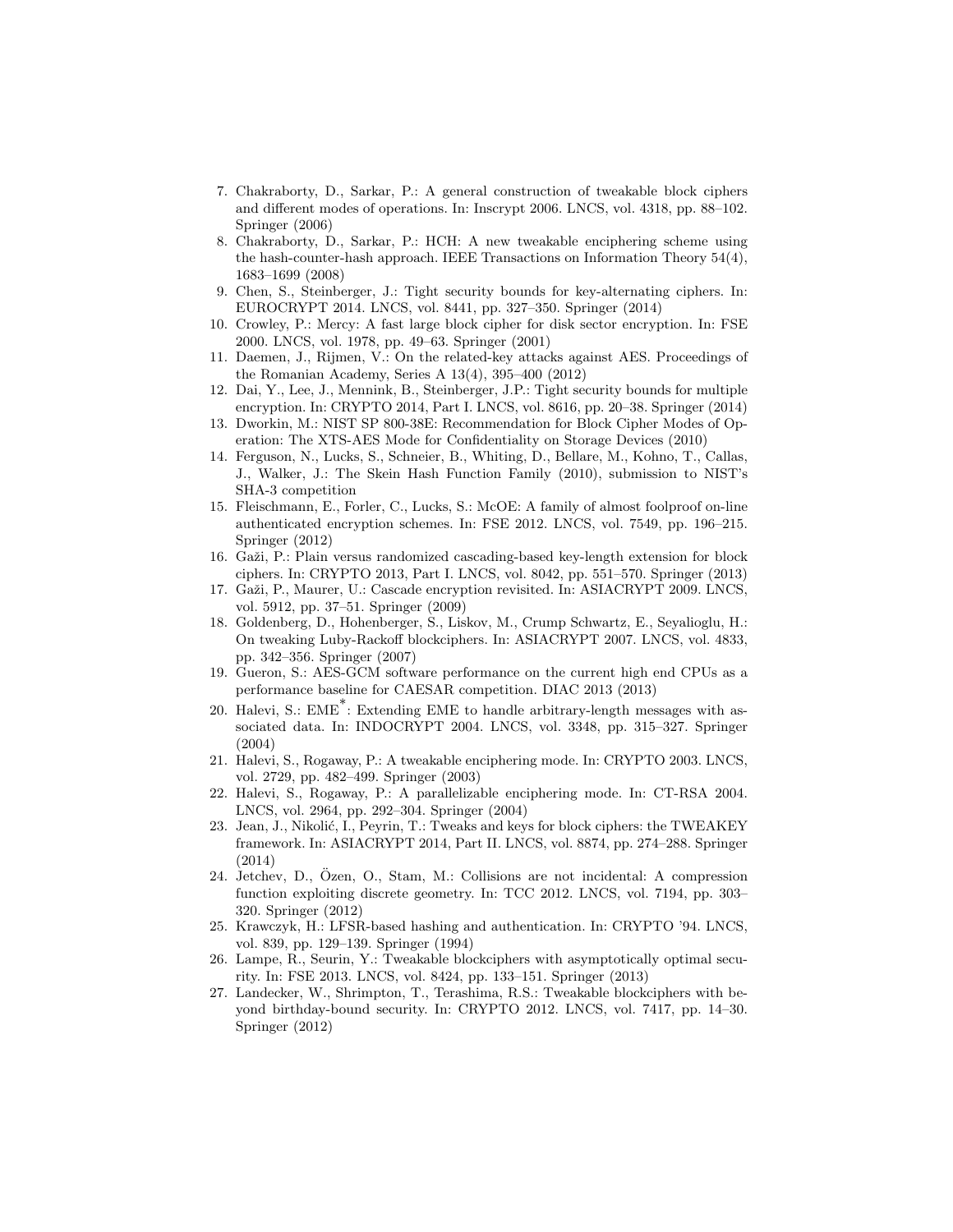- 28. Lee, J.: Towards key-length extension with optimal security: Cascade encryption and xor-cascade encryption. In: EUROCRYPT 2013. LNCS, vol. 7881, pp. 405– 425. Springer (2013)
- 29. Liskov, M., Rivest, R.L., Wagner, D.: Tweakable block ciphers. In: CRYPTO 2002. LNCS, vol. 2442, pp. 31–46. Springer (2002)
- 30. Mendel, F., Mennink, B., Rijmen, V., Tischhauser, E.: A simple key-recovery attack on McOE-X. In: CANS 2012. LNCS, vol. 7712, pp. 23–31. Springer (2012)
- 31. Mennink, B.: Optimal collision security in double block length hashing with single length key. In: ASIACRYPT 2012. LNCS, vol. 7658, pp. 526–543. Springer (2012)
- 32. Minematsu, K.: Improved security analysis of XEX and LRW modes. In: SAC 2006. LNCS, vol. 4356, pp. 96–113. Springer (2007)
- 33. Minematsu, K.: Beyond-birthday-bound security based on tweakable block cipher. In: FSE 2009. LNCS, vol. 5665, pp. 308–326. Springer (2009)
- 34. Minematsu, K., Matsushima, T.: Tweakable enciphering schemes from hash-sumexpansion. In: INDOCRYPT 2007. LNCS, vol. 4859, pp. 252–267. Springer (2007)
- 35. Mitsuda, A., Iwata, T.: Tweakable pseudorandom permutation from generalized Feistel structure. In: Provable Security 2008. LNCS, vol. 5324, pp. 22–37. Springer (2008)
- 36. Mouha, N., Mennink, B., Van Herrewege, A., Watanabe, D., Preneel, B., Verbauwhede, I.: Chaskey: An efficient MAC algorithm for 32-bit microcontrollers. In: SAC 2014. LNCS, vol. 8781, pp. 306–323. Springer (2014)
- 37. Ozen, O.: Design and Analysis of Multi-Block-Length Hash Functions. Ph.D. thesis, ¨ Ecole Polytechnique Fédérale de Lausanne, Lausanne (2012)
- 38. Patarin, J.: A proof of security in  $O(2^n)$  for the Xor of two random permutations. In: ICITS 2008. LNCS, vol. 5155, pp. 232–248. Springer (2008)
- 39. Procter, G.: A note on the CLRW2 tweakable block cipher construction. Cryptology ePrint Archive, Report 2014/111 (2014)
- 40. Rogaway, P.: Bucket hashing and its application to fast message authentication. In: CRYPTO '95. LNCS, vol. 963, pp. 29–42. Springer (1995)
- 41. Rogaway, P.: Efficient instantiations of tweakable blockciphers and refinements to modes OCB and PMAC. In: ASIACRYPT 2004. LNCS, vol. 3329, pp. 16–31. Springer (2004)
- 42. Rogaway, P., Bellare, M., Black, J., Krovetz, T.: OCB: a block-cipher mode of operation for efficient authenticated encryption. In: ACM Conference on Computer and Communications Security. pp. 196–205. ACM, New York (2001)
- 43. Rogaway, P., Steinberger, J.P.: Security/efficiency tradeoffs for permutation-based hashing. In: EUROCRYPT 2008. LNCS, vol. 4965, pp. 220–236. Springer (2008)
- 44. Rogaway, P., Zhang, H.: Online ciphers from tweakable blockciphers. In: CT-RSA 2011. LNCS, vol. 6558, pp. 237–249. Springer (2011)
- 45. Sarkar, P.: Efficient tweakable enciphering schemes from (block-wise) universal hash functions. IEEE Transactions on Information Theory 55(10), 4749–4760 (2009)
- 46. Schroeppel, R.: The Hasty Pudding Cipher (1998), submission to NIST's AES competition
- 47. Szemerédi, E., Trotter Jr., W.T.: Extremal problems in discrete geometry. Combinatorica 3(3-4), 381–392 (1983)
- 48. Tao, T.: The Szemerédi-Trotter theorem and the cell decomposition (2009), http://terrytao.wordpress.com/2009/06/12/ the-szemeredi-trotter-theorem-and-the-cell-decomposition
- 49. Wang, P., Feng, D., Wu, W.: HCTR: A variable-input-length enciphering mode. In: CISC 2005. LNCS, vol. 3822, pp. 175–188. Springer (2005)